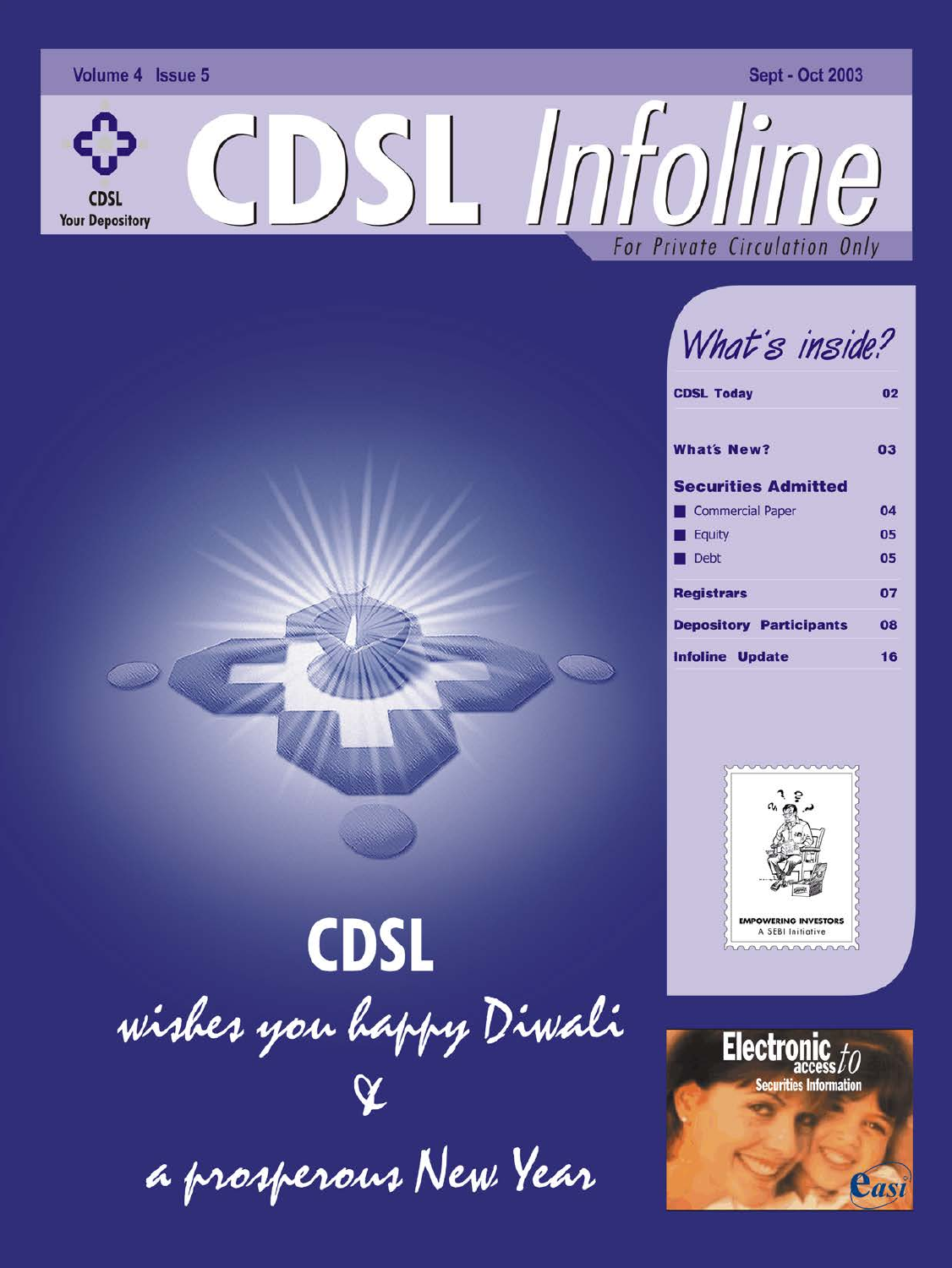# CDSL today : (as of 31.09.2003)

| <b>Security type</b>         | <b>Sept 2003</b> | <b>Sept 2002</b> |
|------------------------------|------------------|------------------|
| Equity                       | 4714             | 4494             |
| <b>Debt</b>                  | 2958             | 1818             |
| <b>Commercial Paper</b>      | 66               | 81               |
| <b>Government Securities</b> | 104              |                  |
| <b>Mutual Fund Units</b>     | 21               | 8                |
|                              |                  |                  |

## Securities Admitted

As on September 30, 2003, the equity of 4714 companies has been admitted into CDSL. Further, CDSL has also admitted 2958 debt instruments, like debentures and bonds, for dematerialisation.

## Depository Participants

As on September 30, 2003 CDSL has 205 DPs offering live depository services in 115 cities across 446 locations in the country.

|                                | <b>Sept 2003 Sept 2002</b> |     |
|--------------------------------|----------------------------|-----|
| <b>Depository Participants</b> | 205                        | 178 |
| <b>Branch-DPs</b>              | 252                        | 223 |
| Cities                         | 115                        | 106 |
| Locations                      | 446                        | 389 |

| <b>Securities in CDSL   Sept 2003</b> |       | <b>Sept 2002</b> |
|---------------------------------------|-------|------------------|
| Quantity (Crore)                      | 1114  | 630              |
| Value (Rs. in Crore)                  | 70793 | 29827            |

## Dematerialisation

Over the last one year, the demat volume and value have increased by 76.82 % and 137.34 % respectively.

## **Settlement**

Over the last one year, the settlement volume and value have increased by 325.62 % and 307.13 % respectively.

| <b>Settlement</b>    |         | <b>Sept 2003</b> Sept 2002 |
|----------------------|---------|----------------------------|
| Quantity (Crore)     | 87.85   | 20.64                      |
| Value (Rs. in Crore) | 7424.63 | 1823.61                    |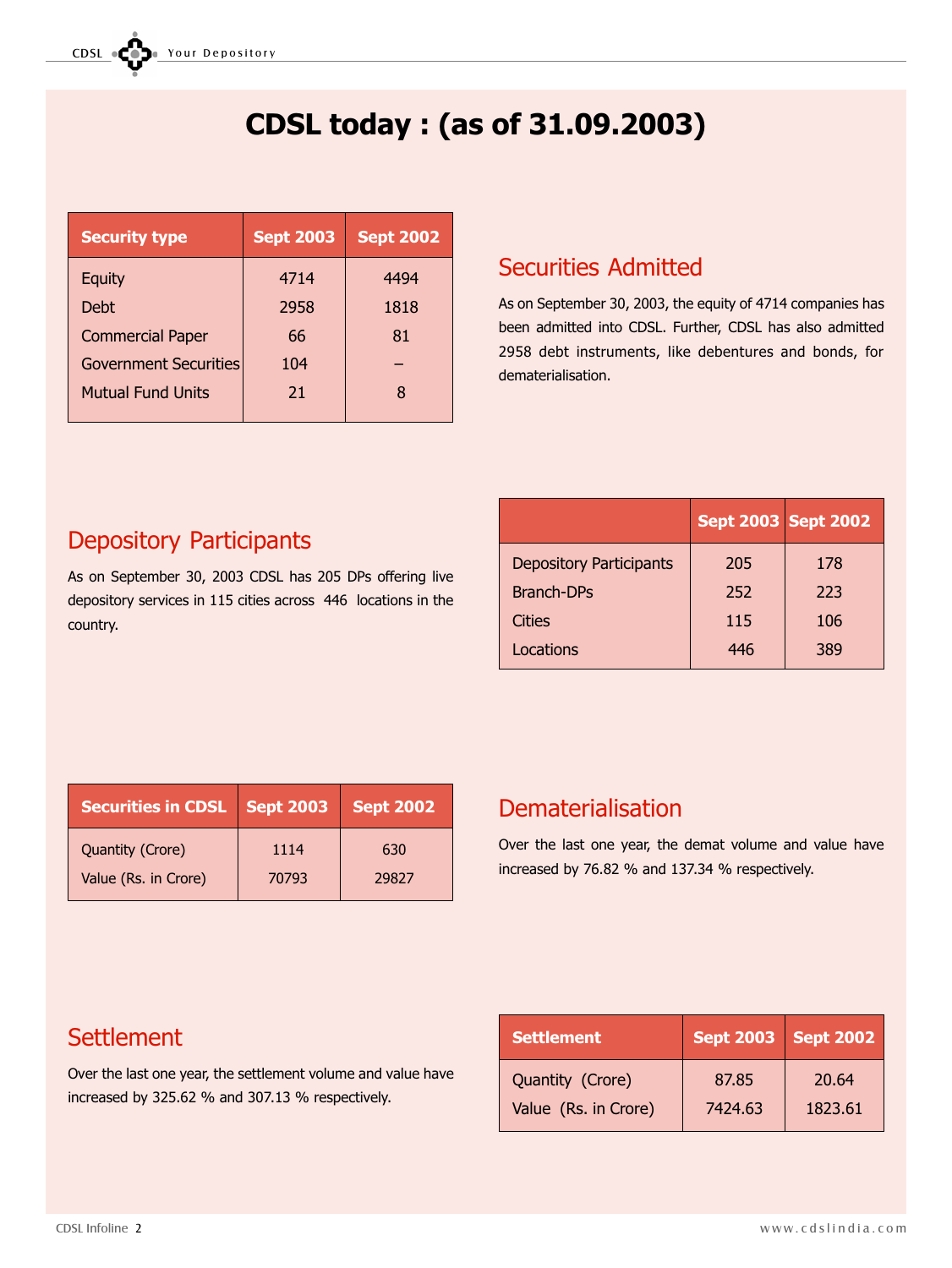## What's New?

#### CDSL Demat Account Number A Shield against wrong transfers :

In the CDSL system, each account number is unique i.e. no other account with any of CDSL's DPs will have the same number. Therefore, if an investor is expecting credit of securities into his account from his broker or sub-broker or just about anyone, an investor can be sure that the securities will be credited to his account only. This is because the CDSL account number consists of 16 digits. While, the first 8 digits indicate the "DP-ID", the next 8 digits indicate the "Client-ID", for e.g. if the demat account number is : 13025800 00001234, then 13025800 forms the DP-Id, while 00001234 forms the Client-Id.

#### How to write your CDSL demat account number in public issue forms :

While subscribing to a Public Issue (IPO), an accountholder is required to mention his demat account number in the IPO application form, if he desires to obtain credit of allotted securities in the dematerialised form. It is observed that in some cases, the IPO application form contains a 16-block format for filling in the CDSL demat account number. However, in case of some others, separate blocks are provided in the application form for giving details of DP-Id and Client-Id, thereby creating some confusion in the minds of the investor.

While mentioning the CDSL demat account number in the IPO application forms (in cases where separate blocks for giving details of DP-Id and client IDs are provided), the demat account number can be written in the following manner:

| DP ID.    | $\le$ First 8 digits of the 16 digit BO ID $>$                       |
|-----------|----------------------------------------------------------------------|
| Client ID | <next 16="" 8="" bo="" digit="" digits="" id="" of="" the=""></next> |

E.g. If the demat account number is 13025800 00001234, the same can be written in the following manner on the IPO application form  $-$ 

| DP ID.    | 13025800 |
|-----------|----------|
| Client ID | 00001234 |

Amendments To Securities And Exchange Board Of India - (Depositories And Participants) Regulations, 1996

SEBI has made certain amendments to its SEBI (Depositories and Participants) Regulations, 1996, vide its notification no. SO 1014(E), dated 02.09.2003. The amendments are given below:

1. After the regulation 53, the following new regulations

shall be inserted, namely:

"53A. Manner of handling share registry work -All matters relating to transfer of securities, maintenance of records of holders of securities, handling of physical securities and establishing connectivity with the depositories shall be handled and maintained at a single point i.e. either in-house by the issuer or by a Share Transfer Agent registered with the Board.

CDSL **COD** Your Depository

53B. Redressal of investor grievances  $-$  Every issuer or its agent or any person who is registered as an intermediary under this Act, shall redress the grievances of beneficial owners within thirty days of the date of receipt of the complaint and keep the depository informed about the number and nature of grievances redressed by it and the number of grievances pending before it.

#### 2. In regulation 54, sub-regulation (5) shall be substituted by the following sub-regulation, namely:

54(5), Within 15 days of receipt of certificate of security from the participant the issuer shall confirm to the depository that securities comprised in the said certificate have been listed on the stock exchange or exchanges where the earlier issued securities are listed and shall also after due verification immediately mutilate and cancel the certificate of security and substitute in its record the name of the depository as the registered owner and shall send a certificate to this effect to the depository and to every stock exchange where the security is listed:

Provided that in case of unlisted companies the condition of listing on all the stock exchanges where earlier issued shares are listed, shall not be applicable."

#### 3. After regulation 55, the following new regulation shall be inserted, namely:

"55A, Audit - (a) Every issuer shall submit audit report on a quarterly basis, starting from September 30, 2003, to the concerned stock exchanges audited by a qualified Chartered Accountant or a practicing Company Secretary, for the purposes of reconciliation of the total issued capital, listed capital and capital held by depositories in dematerialized form, the details of changes in share capital during the quarter and the in-principle approval obtained by the issuer from all the stock exchanges where it is listed in respect of such further issued capital.

b. The audit report under sub-regulation (1) shall also give the updated status of the register of members of the issuer and confirm that securities have been dematerialized as per requests within 21 days from the date of receipt of requests by the issuer and where the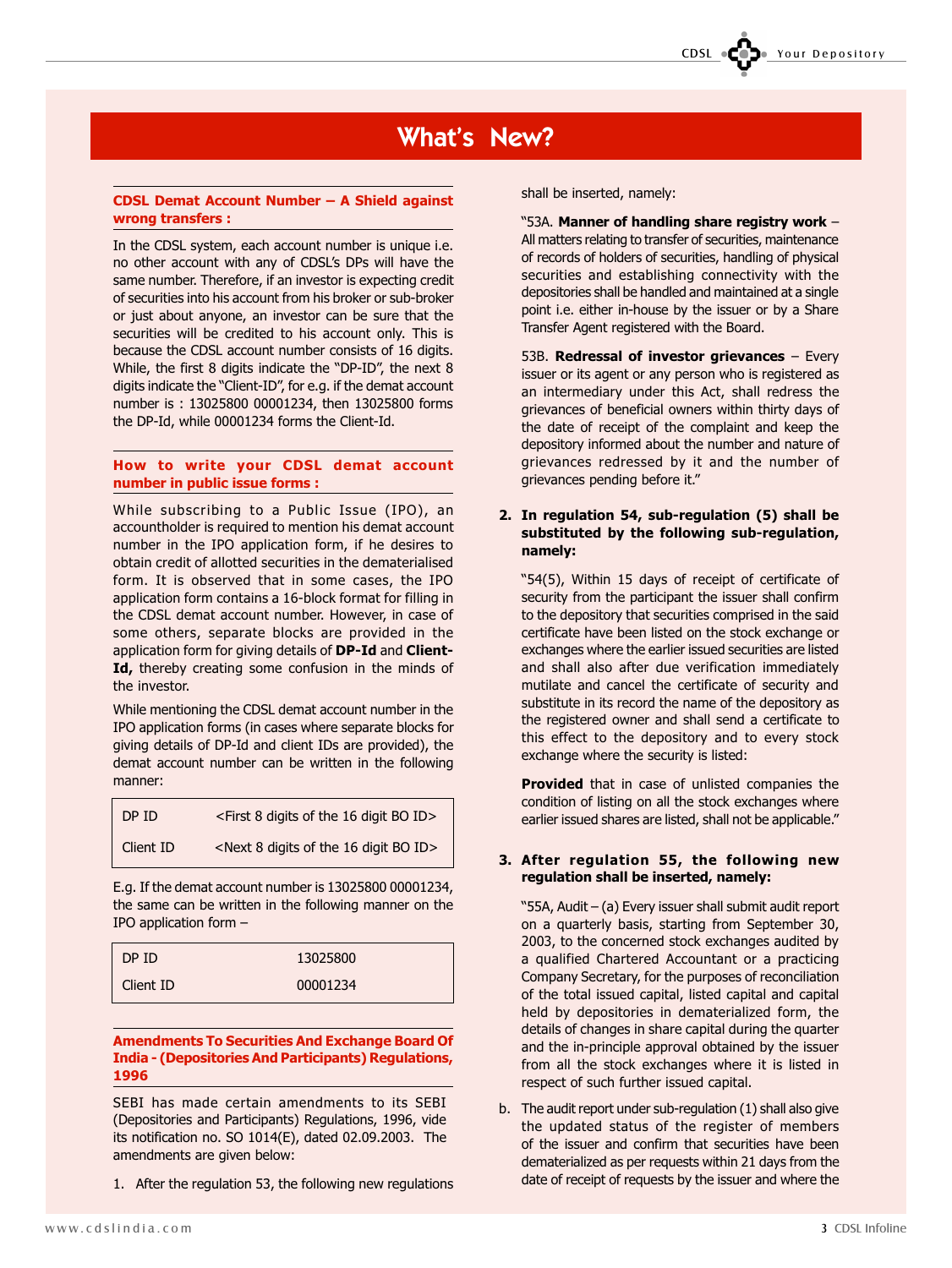dematerialization has not been effected within the said stipulated period, the report shall disclose the reasons for such delay.

The issuer shall immediately bring to the notice of the depositories and the stock exchanges, any difference observed in its issued, listed and the capital held by depositories in dematerialized form.

#### Straight Through Processing (STP)

The shortening of settlement cycles to 'T+2' has made it necessary to automate the entire process of issuing contract notes and obtaining confirmation from fund managers and custodians. CDSL's STP initiative for this purpose is undergoing testing and is expected



#### to be launched shortly.

#### easi to become easiest

CDSL is in the advanced stage of establishing a common platform for issuance of delivery instructions through its internet facility "electronic access to securities information & execution of secure transactions" - (easiest). The "easiest" facility will provide an anytime anywhere kind of freedom to investors to issue delivery instructions. Besides enabling them to meet the strict deadlines of delivery set under the T+2 regime, it will also obviate the need of their visiting DP offices to obtain instruction slips and to lodge them with the DP.

#### Securities Market Awareness Campaign

In line with SEBI's 'Securities Market Awareness Campaign' (SMAC) initiative to "empower the common investor through education", CDSL, in association with the Stock Exchange, Mumbai (BSE), has launched a series of SMAC programmes. CDSL will be conducting 48 such programmes in various cities/towns in Maharashtra. CDSL successfully conducted 10 SMAC programmes from September 26, 2003 to October 2, 2003 in 7 cities/towns in North-West Maharashtra (Nashik, Dhule, Jalgaon, Bhusawal, Aurangabad, Ahmednagar and Kopargaon). These programmes not only gave the investors insights about the depository system but also about the functioning of the Capital Market.

## Companies, which have admitted commercial paper with CDSL

|                | <b>Sr. No. Issuer Name</b>        |    | <b>Sr. No. Issuer Name</b>           |    | <b>Sr. No. Issuer Name</b>         |
|----------------|-----------------------------------|----|--------------------------------------|----|------------------------------------|
| 1              | Aarti Industries Ltd.             | 23 | Global Trade Finance Private Ltd.    | 43 | Moser Baer India Ltd.              |
| $\overline{2}$ | Add Pens Ltd.                     | 24 | Grasim Industries Ltd.               | 44 | National Fertilizers Ltd.          |
| 3              | Alembic Ltd.                      | 25 | Gujarat Ambuja Cements Ltd.          | 45 | NRB Bearings Ltd.                  |
| 4              | Aventis Corpscience India Ltd.    | 26 | Gujarat Ambuja Exports Ltd.          | 46 | Omax Auto Ltd.                     |
| 5              | Bajaj Auto Finance Limted         | 27 | Hindustan Petroleum Corporation      | 47 | Phillips Carbon Black Ltd.         |
| 6              | Balkrishna Industries Ltd.        |    | Ltd.                                 | 48 | Raymond Apparel Ltd.               |
| $\overline{7}$ | Ballarpur Industries Ltd.         | 28 | Hindusthan Seals Ltd.                | 49 | Repro India Ltd.                   |
| 8              | Balmer Lawrie & Company Ltd.      | 29 | Hughes Escorts Communications Ltd.   | 50 | Shanska Cementation India Ltd.     |
| 9              | Bharat Petroleum Corporation Ltd. | 30 | ICICI Home Finance Company Ltd.      | 51 | Sterlite Industries (India) Ltd.   |
| 10             | Birla Corporation Ltd.            | 31 | <b>ICICI Bank Ltd.</b>               | 52 | Suashish Diamonds Ltd.             |
| 11             | Birla Sun Life Securities Ltd.    | 32 | <b>ICICI Securities and Finance</b>  | 53 | Sudarshan Chimical Industries Ltd. |
| 12             | Cadilla Healthcare Ltd.           |    | Company Ltd.                         | 54 | <b>TANFAC Industries Ltd.</b>      |
| 13             | Century Enka Ltd.                 | 33 | Indian Hotels Ltd.                   | 55 | Tata Chemicals Ltd.                |
| 14             | Cholamandalam Investment &        | 34 | Indian Oil Corporation Ltd.          | 56 | Tata Honeywell Ltd.                |
|                | Finance Company Ltd.              | 35 | Industrial Development Bank of India | 57 | Tata Telecom Ltd.                  |
| 15             | Crompton Greaves Ltd.             | 36 | Infrastructure Leasing &             | 58 | The Arvind Mills Ltd.              |
| 16             | Dalmia Cement (Bharat) Ltd.       |    | Financial Services Ltd.              | 59 | The Bombay Burmah                  |
| 17             | E. I. DuPont India Private Ltd.   | 37 | <b>INOX Air Products Ltd.</b>        |    | Trading Corporation Ltd.           |
| 18             | Elder Pharmaceuticals Ltd.        | 38 | ITI Ltd.                             | 60 | The Zandu Pharmaceuticals Ltd.     |
| 19             | Esab India Ltd.                   | 39 | J K Industries Ltd.                  | 61 | Til Ltd.                           |
| 20             | Export-Import Bank of India       | 40 | Lafarge India Private Ltd.           | 62 | Transamerica Apple Distribution    |
| 21             | Garware-Wall Ropes Ltd.           | 41 | Larsen & Toubro Ltd. [L&T]           |    | Finance Private Ltd.               |
| 22             | German Remedies Ltd.              | 42 | Madras Cements Ltd.                  | 63 | Ultramarine & Pigments Ltd.        |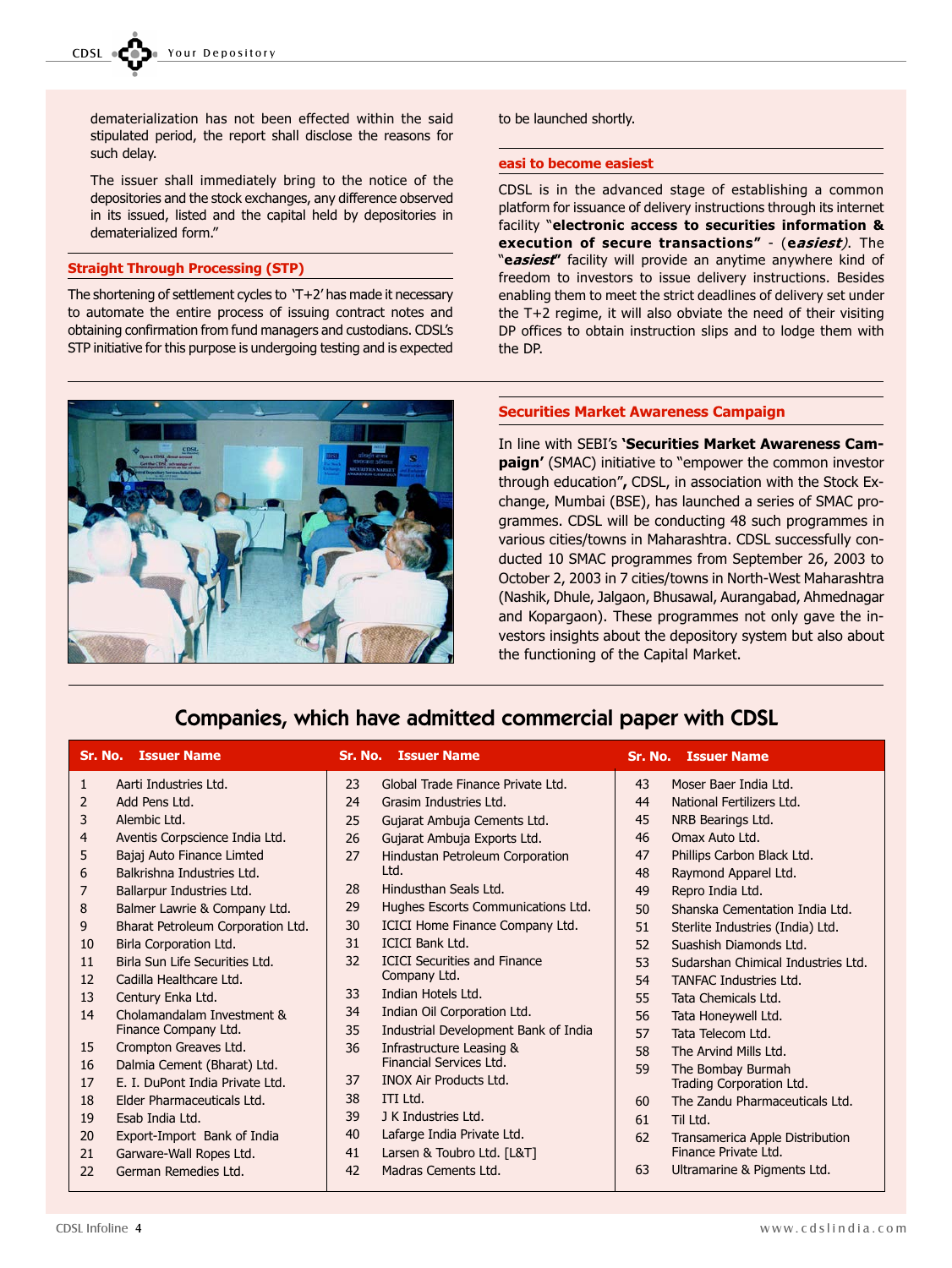| Sr.<br><b>No</b> | <b>ISIN No.</b> | <b>Issuer Name</b>             | Sr.<br><b>No</b> | <b>ISIN No.</b> | <b>Issuer Name</b>            |
|------------------|-----------------|--------------------------------|------------------|-----------------|-------------------------------|
| 1                | INE098G01013    | Aircel Digilink India Ltd.     | 11               | INE048G01018    | Polyolefins Rubber            |
| 2                | INE073G01016    | Associated Alcohols &          |                  |                 | Chemicals Ltd.                |
|                  |                 | Breweries Ltd.                 | 12               | INE068G01016    | PSL Financial Services Ltd.   |
| 3                | INE080G01011    | Continental Credit &           | 13               | INE944F01010    | Radico Khaitan Ltd.           |
|                  |                 | Investments Ltd.               | 14               | INE074G01014    | Shiv Om Investment &          |
| 4                | INE111F01016    | Darshak Ltd.                   |                  |                 | Consultancy Ltd.              |
| 5                | INE945F01017    | Deccan Gold Mines Ltd.         | 15               | INE974F01017    | Sunshine Capital Ltd.         |
| 6                | INE051G01012    | Denis Chem Lab Ltd.            | 16               | INE678F01014    | Synergy Multibase Ltd.        |
| 7                | INE036G01013    | Dhan Dhana Dhan Infotainment   | 17               | INE066G01010    | Tata Share Registry Ltd.      |
|                  |                 | Private Ltd.                   | 18               | INE844F01012    | Tonira Pharma Ltd.            |
| 8                | INE059G01015    | Indo Rama Textiles Ltd.        | 19               | INE061G01011    | <b>Transworks Information</b> |
| 9                | INE993A01018    | Man Industries (India) Ltd.    |                  |                 | Services Private Ltd.         |
| 10               | INE099G01011    | Mittal Securities Finance Ltd. | 20               | INE251F01010    | Vybra Automet Ltd.            |

## Equities admitted with CDSL during Aug-Sept 2003

# Companies, which have admitted debt with CDSL

| Sr. No.        | <b>Issuer Name</b>                      |    | Sr. No.<br><b>Issuer Name</b>               |    | Sr. No.              | <b>Issuer Name</b>                     |
|----------------|-----------------------------------------|----|---------------------------------------------|----|----------------------|----------------------------------------|
| 1              | Aarti Industires Limited                |    | Biotech Limited) (Formerly Growth           | 57 |                      | <b>Gujarat State Energy Generation</b> |
| $\overline{2}$ | Adani Exports Limited                   |    | Finance Limited) (Formerly Growh            |    | Limited              |                                        |
| 3              | Aksh Optifibre Limited                  |    | Leasing & Finance Limited)                  | 58 |                      | Gujarat State Petronet Limited         |
| $\overline{4}$ | Allahabad Bank                          | 33 | <b>Coromandel Fertilizers Limited</b>       | 59 |                      | <b>GVK Industries Limited</b>          |
| 5              | Alok Textile Industries Limited         | 34 | <b>Cyrus Investments Limited</b>            | 60 |                      | <b>Haren Textiles Limted</b>           |
| 6              | Amforge Industries Limited              | 35 | Dalmia Cement (Bharat) Ltd                  | 61 |                      | Hero Briggs & Stratton Auto Priavate   |
| 7              | Andhra Pradesh Power Finance            | 36 | Deepak Fertilisers and Petrochemicals       |    | Limited              |                                        |
|                | <b>Corporation Limited</b>              |    | <b>Corporation Limited</b>                  | 62 |                      | Hindalco Industries Limited            |
| 8              | Andhra Pradesh State Financial          | 37 | Dena bank                                   | 63 |                      | <b>Hindustan Aeronautics Limited</b>   |
|                | Corporation                             | 38 | Development Credit Bank Limited             | 64 |                      | <b>Hindustan Construction Company</b>  |
| 9              | Appollo Fibres Limited                  | 39 | Dewan Housing Finance Corporation           |    | Limited              |                                        |
| 10             | <b>Ballarpur Industries Limited</b>     |    | Limited                                     | 65 |                      | Hindustan Copper Limited               |
| 11             | Bank of Baroda                          | 40 | <b>Essar Oil Limited</b>                    | 66 |                      | <b>Hindustan Lever Limited</b>         |
| 12             | Bank of India                           | 41 | <b>Essar Steel Limited</b>                  | 67 |                      | Hindustan Petroleum Corporation        |
| 13             | <b>Bank of Maharashtra</b>              | 42 | Export-Import Bank of India                 |    | Limited              |                                        |
| 14             | Bank of Punjab                          | 43 | <b>Fibcom India Limited</b>                 | 68 | <b>HMT Limited</b>   |                                        |
| 15             | <b>BASF India Limited</b>               | 44 | Floatglass India Limited                    | 69 |                      | Housing and Urban Development          |
| 16             | <b>BASF Styrenics Private Limited</b>   | 45 | GAIL (India) Limited                        |    |                      | <b>Corporation Limited</b>             |
| 17             | <b>Bharat Forge Limited</b>             | 46 | Global Trade Finance Private Limited        | 70 |                      | Housing Development Finance            |
| 18             | <b>Bharat Heavy Electricals Limited</b> | 47 | Glofame Cotspin Industries Limited          |    |                      | <b>Corporation Limited</b>             |
| 19             | Bharat Sanchar Nigam Limited            | 48 | <b>GMR Infrastructure Limited (Formerly</b> | 71 |                      | <b>ICICI Bank Limited</b>              |
| 20             | <b>Bharti Mobile Limited</b>            |    | <b>GMR Vasavi Infrastructure Finance</b>    | 72 | <b>ICICI Limited</b> |                                        |
| 21             | <b>BOC India Limited</b>                |    | Limited) (Formerly Varalakshmi Vasavi       | 73 |                      | ICICI Securities & Finance Co. Ltd.    |
| 22             | <b>Borosil Glass Works Limited</b>      |    | Power Projects Limited)                     | 74 |                      | <b>IDBI Bank Limited</b>               |
| 23             | <b>BPL Mobile Comminuctions Limited</b> | 49 | Godavari Marathwada Irrigation              | 75 |                      | <b>Idea Cellular Limited</b>           |
| 24             | Canara Bank                             |    | Development Corporation, Aurangabad         |    |                      | (Formerly Birla Tata AT & T Limited)   |
| 25             | Carborundum Universal Limited           | 50 | <b>Grasim Industries Limited</b>            | 76 | <b>IFCI Limited</b>  |                                        |
| 26             | <b>CEAT Limited</b>                     | 51 | Grid Corporation of Orissa Limited          | 77 |                      | <b>India Cements Limited</b>           |
| 27             | Central Bank of India                   | 52 | Guajarat Narmada Valley Fertilizers         | 78 |                      | Indian Aluminium Company Limited       |
| 28             | <b>Centurion Bank Limited</b>           |    | <b>Company Limted</b>                       | 79 |                      | Indian Farmers Fertiliser Cooperative  |
| 29             | Century Enka Limited                    | 53 | Gujarat Ambuja Cements Limited              |    | Limited              |                                        |
| 30             | Century Textiles and Industries Limited | 54 | <b>Gujarat Borosil Limited</b>              | 80 |                      | Indian Oil Corporation Limited         |
| 31             | Cholamandalam Investment & Finance      | 55 | <b>Gujarat Gas Company Limited</b>          | 81 |                      | <b>Indian Overseas Bank</b>            |
|                | <b>Company Limited</b>                  | 56 | Gujarat Industrial Investment               | 82 |                      | Indian Railway Financial Corporation   |
| 32             | Core Emballage Limited (Formerly Core   |    | <b>Coroporation Limited</b>                 |    | Limited              |                                        |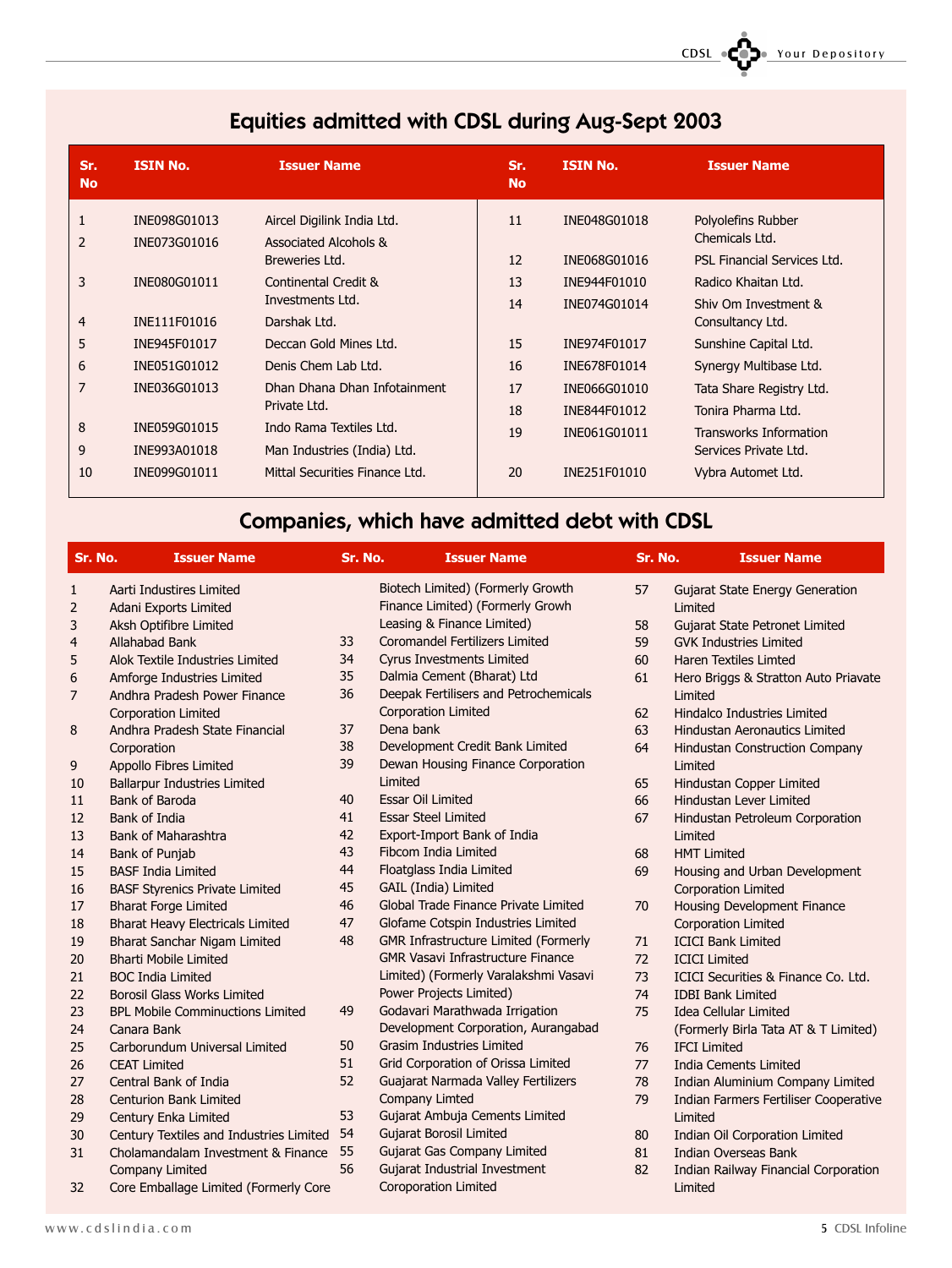| Sr. No. | <b>Issuer Name</b>                                            | Sr. No.    | <b>Issuer Name</b>                                                 | Sr. No.    | <b>Issuer Name</b>                                              |
|---------|---------------------------------------------------------------|------------|--------------------------------------------------------------------|------------|-----------------------------------------------------------------|
| 83      | Indian Rayon and Industries Limited                           | 129        | National Bank for Agriculture and                                  | 177        | Sterlite Opportunities and Ventures                             |
| 84      | Indo Gulf Corporation Limited                                 |            | Rural Development                                                  |            | Limited                                                         |
| 85      | Indo Rama Synthetics (India) Limited                          | 130        | National Fertilizers Limited                                       | 178        | Surya Roshni Limited                                            |
| 86      | IndusInd Bank Limited                                         | 131        | National Housing Bank                                              | 179        | Syndicate Bank                                                  |
| 87      | Industrial Development Bank of India                          | 132        | National Hydroelectric Power                                       | 180        | Tamil Nadu Electricity Board                                    |
| 88      | Infrastructure Leasing & Financial<br><b>Services Limited</b> | 133        | <b>Corporation Limited</b><br>National Textile Corporation Limited | 181        | Tamil Nadu Industrial Development<br><b>Corporation Limited</b> |
| 89      | ING Vysya Bank Limited                                        | 134        | National Thermal Power Corporation                                 | 182        | Tamil Nadu Petroproducts Limited                                |
| 90      | <b>Inox Air Products Limited</b>                              |            | Limited                                                            | 183        | Tamil Nadu Road Development Company                             |
| 91      | Irama Estates Private Limited                                 | 135        | Neelachal Ispat Nigam Limited                                      |            | Limited                                                         |
| 92      | ITC Bhadrachalam Paperboards                                  | 136        | Neyveli Lignite Corpration Limited                                 | 184        | <b>Tata Chemicals Limited</b>                                   |
|         | Limited                                                       | 137        | <b>NIIT Limited</b>                                                | 185        | Tata Engineering and Locomotive                                 |
| 93      | <b>ITI Limited</b>                                            | 138        | Nirma Limited                                                      |            | Company Limited [TELCO]                                         |
| 94      | Jain Irrigation Systems Limited                               | 139        | Nishkalp Investments & Trading Co                                  | 186        | <b>Tata Finance Limited</b>                                     |
| 95      | Jindal Steel & Power Limited                                  |            | Limited                                                            | 187        | Tata Industries Limited                                         |
| 96      | Jindal Vijaynagar Steel Limited                               | 140        | Noida Toll Bridge Company Limited                                  | 188        | <b>Tata International Limited</b>                               |
| 97      | Karnataka State Financial                                     | 141        | North Eastern Electric Power Corporation                           | 189        | Tata Investment Corporation Limited                             |
|         | Corporation                                                   |            | Limited                                                            | 190        | Tata Power Company Limited                                      |
| 98      | Kerala Power Finance Corporation                              | 142        | North Eastern Electricity Supply                                   | 191        | Tata SSL Limited                                                |
|         | Limited                                                       |            | Company of Orissa Limited                                          | 192        | Tata Tea Limited (Formerly Tata Finlay                          |
| 99      | Kesoram Industries Limited                                    | 143        | Nuclear Power Corporation Limited                                  |            | Limited)                                                        |
| 100     | Konkan Railway Corporation<br>Limited                         | 144<br>145 | Oriental Bank of Commerce<br>Orissa Polyfibres Limited             | 193<br>194 | Television Eighteen India Limited<br>The Arvind Mills Limited   |
| 101     | <b>KPL International Limited</b>                              | 146        | Panatone Finvest Limited                                           | 195        | The Associated Cement Companies                                 |
| 102     | Krishna Bhagya Jal Nigam Limited                              | 147        | Phillips Carbon Black Limited                                      |            | Limited                                                         |
| 103     | <b>KSB Pumps Limited</b>                                      | 148        | Power Finance Corporation Limited                                  | 196        | The Bank of Rajasthan Limited                                   |
| 104     | Lafarge India Limited                                         | 149        | Power Grid Corporation of India Limited                            | 197        | The Catholic Syrian Bank Limited                                |
| 105     | Lanco Kondapalli Power Private                                | 150        | <b>Prism Cement Limited</b>                                        | 198        | The Federal Bank Limited (Formerly                              |
|         | Limited                                                       | 151        | <b>PSL Holdings Limited</b>                                        |            | Travancore Federal Bank Limited)                                |
| 106     | Larsen & Toubro Limited                                       | 152        | Punjab & Sind Bank                                                 | 199        | The Indian Hotels Company Limited                               |
| 107     | Leaseplan India Limited                                       | 153        | Punjab National Bank                                               | 200        | The Indian Seamless Metal Tubes                                 |
| 108     | LIC Housing Finance Limited                                   | 154        | Rajasthan State Industrial Development                             |            | Limited (Formerly Kalyani Seamless                              |
| 109     | Livewell Home Finance Limited                                 |            | & Investment Corporation Limited                                   |            | Tubes Limited)                                                  |
| 110     | Lokhandwala Hotels Private Limited                            | 155        | <b>Raymond Limited</b>                                             | 201        | The Kolkata Municipal Corporation                               |
| 111     | Lupin Limited                                                 | 156        | Recron Synthetics Limited                                          | 202        | The Paper Products Limited                                      |
| 112     | Madhya Pradesh Financial                                      | 157        | Reliance Capital Limited                                           | 203        | The South Indian Bank Limited                                   |
|         | Corporation                                                   | 158        | Reliance Industries Limited                                        | 204        | Thomson Press (India) Limited                                   |
| 113     | <b>Madras Cements Limited</b>                                 | 159        | Reliance Petroleum Ltd.                                            | 205        | Torrent Pharmaceuticals Limited                                 |
| 114     | Maharashtra Krishna Valley                                    | 160        | Sardar Sarovar Narmada Nigam                                       | 206        | <b>UCO Bank</b>                                                 |
|         | Development Corporation                                       |            | Limited                                                            | 207        | Union Bank of India                                             |
| 115     | Maharashtra State Financial                                   | 161        | Saurashtra Cement Limtied<br>Shamken Multifab Limited              | 208        | United Western Bank Limited                                     |
|         | Corporation<br>Maharashtra State Road                         | 162<br>163 | Shanti Gears Limited                                               | 209        | UTI Asset Management Company<br><b>Private Limited</b>          |
| 116     | Development Corporation Limited                               | 164        | Shree Rama Multi-Tech Limited                                      | 210        | <b>UTI Bank Limited</b>                                         |
| 117     | Mahavir Spinning Mills Limited                                | 165        | Silverline Technologies Limited                                    | 211        | Vanasthali Textile Industries Limited                           |
| 118     | Mahindra & Mahindra Limited                                   | 166        | SKF Bearings India Limited                                         | 212        | Varun Shipping Company Limited                                  |
| 119     | Majestic Auto Limited                                         | 167        | Small Industrial Development Bank                                  | 213        | Vijaya Bank                                                     |
| 120     | Maruti Udyog Limited                                          |            | of India                                                           | 214        | Welspun Gujarat Stahl Rohren                                    |
| 121     | Mecon Limited                                                 | 168        | South Asian Petrochem Limited                                      |            | Limited                                                         |
| 122     | <b>Mercator Lines Limited</b>                                 | 169        | Southern Electricity Supply Company of                             | 215        | Welspun India Limited                                           |
| 123     | Mindteck (India) Limited (Formerly                            |            | Orissa Limited                                                     | 216        | Welspun Syntex Limited                                          |
|         | Hinditron Informatics Limited)                                | 170        | Srei International Finance Limited                                 | 217        | Western Electricity Supply Company of                           |
| 124     | Moser Baer Limited                                            | 171        | State Bank of Hyderabad                                            |            | Orissa Limited                                                  |
| 125     | N R Agarwal Industries Limited                                | 172        | State Bank of India                                                | 218        | Whirlpool of India Limited                                      |
| 126     | Narmada Cement Company Limited                                | 173        | State Bank of Indore                                               | 219        | Wockhardt Life Sciences Limited                                 |
| 127     | Narmada Chematur Petrochemicals                               | 174        | State Bank of Travancore                                           | 220        | <b>Wockhardt Limited</b>                                        |
|         | Limited                                                       | 175        | Steel Authority of India Limited                                   | 221        | World Resorts Limted                                            |

- 175 Steel Authority of India Limited
- 176 Sterlite Industries (India) Limited

\*\* For details of Securities admitted on CDSL, please contact your DP or visit our website www.cdslindia.com

222 Zydus Cadilla Healthcare Limited

128 National Aluminium Company Ltd.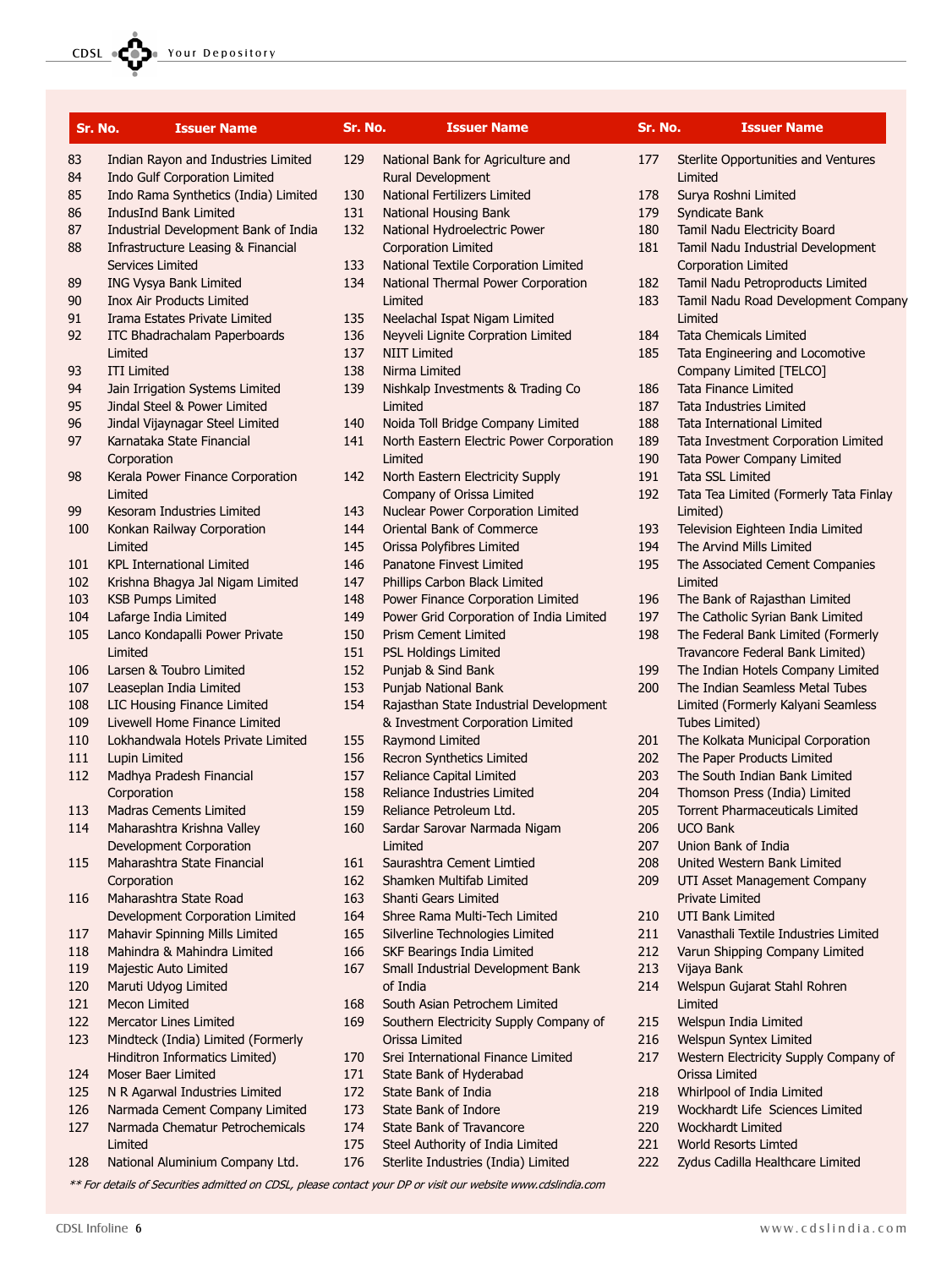## Registrars connected with CDSL

Aarthi Consultants Pvt. Ltd. 040-27633716/4445/27642217 aarcons@hd2.dot.net.in ABC Computers Pvt. Ltd. 033-4832972/4731163/5362 abccomp.cal@vsnl.com Abhipra Capital Ltd. 011-27249773/4/27458527 abhinav@abhipra.com ABS Consultants Pvt. Ltd. 033-2430153 absconsult@caltiger.com Adam Comsof Ltd. 022-24151447/50/26524919 soundcraft@vsnl.com Adroit Corporate Services Pvt. Ltd. 022-28502748/56904102 adroits@vsnl.net Alankit Assignments Ltd. 011-354 5773/354 5774 alankit@alankit.net Alpha Systems Pvt. Ltd. 080-3460815-818 alfint@bgl.vsnl.net.in, sridhar@123alpha.com AMI Computers (I) Ltd. 033-22800900/22800812 amicomputers@vsnl.com Amtrac Management Services Ltd. 0253-354032/350741 amtrac@bom3.vsnl.net.in Ankit Consultancy Pvt. Ltd. 0731-2491298 ankitind@sancharnet.in Beetal Financial And Computer Services (P) Ltd 011-6232390/1990 beetal@rediffmail.com Bigshare Services Pvt. Ltd. 022-28560652-3/28523474 bigshare@bom7.vsnl.net.in C B Management Services Pvt. Ltd. 033-280 6692/94/2486/2937 cbmsl1@cal2.vsnl.net.in Cameo Corporate Services Ltd. 044-28460390-94/28460425 cameosys@satyam.net.in, cameo@cameoindia.com Canbank Computer Services Ltd. 080-2872461/2462/2521 ccslrnt@bgl.vsnl.net.in / ccslrnt@vsnl.com CIL Securities Ltd. 040-23203155/3149 advisor@cilsecurities.com, advisors@cilsecurities.com Computech International Ltd. 033-24767350-54 Computech Sharecap Ltd. 022-22721824-7 Computer Age Management Services Ltd 040-8293292 camslh@camsonline.com Computronics Financial Services (I) Ltd 022-27619579/41 cfsl@lipidata.com Dakshin Consultants (P) Ltd 044-23399000 dakshinindia@rediffmail.com Data Software Research Company Pvt. Ltd. 044-24833738/4487/24801664 drsnd@mds.vsnl.net.in

Datamatics Financial Software & Services Ltd. 022-28375519/24/28345824 sanjeev@dffsl.com Dynamic Superways & Exports Ltd. 022-28918257/28937793 dynaexp@roltanet.com EIH Ltd. 033-2485883/2206141 eihkv@calc.vsnl.net.in e-Serve International Ltd.. 022-24146044/24132503 GNSA Investor Services (P) Ltd. 044-24662354 sharma@satyam.net.in ICICI Infotech Services Ltd. 022-55908040/8028-47 aniruddhas@infotech.icici.com, rajanl@infotech.icici.com IIT Corporate Services Ltd. 022-28306790-1/28349976 Ikon Visions (P) Ltd. 040-3744138/4356 ikonvision@hotmail.com Indus Portfolio Pvt Ltd 011-5449862/57390/5172115 indshare@vsnl.net Integrated Enterprises (India) Ltd. 044-28140801 sureshbabu@iepindia.com, yesbalu@iepindia.com Intime Spectrum Registry Ltd. 022-25923837/25923835 isrl@vsnl.com, helpline@intimespectrum.com Investor Services Of India Ltd. 022-27579636-43 isil\_y2000@yahoo.com Jupiter Corporate Services Ltd 079-6423316-20/6405535-37 jayvijay@gujambexports.com Karvy Consultants Ltd. 040-23311968/23323049 esafe@karvy.com,phani@karvy.com Kirloskar Computer Services Ltd 080-3425801/5492 cdsl@kcsl.com LML Shares Registry 0512-2691381-385 lmlknp@iml-india.com Maheshwari Datamatics Pvt. Ltd. 033-22435029/5809/22482248 mdpl@cal.vsnl.net.in MAS Services Pvt. Ltd. 011-26104142/4292/26104326/8303 masserv@giasdl01.vsnl.net.in MCS Ltd. 022-28201785-6 mcsdemat@yahoo.com, mcsdemat@rediffmail.com Mennen Financial Services Ltd. 022-28728494/5143/28758137 sandeep@mennenfinance.com, mail@mennenfinance.com Mondkar Computers Pvt. Ltd. 022-28366620/9704/28221966 milindm@bom5.vsnl.net.in Nagarjuna Investor Services Ltd. 040-3358405/335 8406 KedarBVP@nagarjuna.com

Niche Technologies Pvt. Ltd. 033-22357270/7271/22353070 Pinnacle Shares Registry Pvt. Ltd. 079-22204226/0591/22200582/0338 dixit.parikh@arvindmills.com Purva Share Registry India Pvt. Ltd. 022-22617957/22632967 info@busi-comp.com R & D Consultants Ltd. 022-22834347/22834374 rndcons@vsnl.net RCMC Share Registry (P) Ltd. 011-4692346/4601017 rcmc@theoffice.net **S K Computers** 033-2194815/4831875 agarwalskc@rediffmail.com Sartak Global Ltd. 0731-2523545/6388 v\_pure@ruchigroup.com Satellite Corporate Services Pvt Ltd 022-26734262 scspl@bom7.vsnk.net.in Sathguru Management Consultants Pvt. Ltd 040-23356507/0586 sathguru@hd1.vsnl.net.in Sharepro Services 022-28202112/28392259 sharepro@vsnl.com Sharex (India) Pvt. Ltd. 022-22641376/22702483/85 sharexindia@vsnl.com Sindhu Corporate Services Pvt. Ltd. 040-27733478/27733485 scchadha@hotmail.com, sindhu\_corp@hotmail.com SKDC Consultants Ltd. 0422-2499856/2494704/5962 vishen@eth.net Skyline Financial Services Pvt. Ltd. 011-6838501/6920625 snag@del6.vsnl.net.in, kapilarora\_us@yahoo.com SRG Infotec Ltd. 011-26812434-39 srginfo@del3.vsnl.net.in System Support Services 022-28500835 zoebsss@hotmail.com, mahendra@sysss.com Tata Consultancy Services 022-28861180 tcs\_corpoffice@mumbai.tcs.co.in Tata Share Registry Ltd. 022-56568484/22844702 dp-admin@tatashare.com, mnparwani@tatashare.com Trident Investment & Portfolio Services Pvt. Ltd 044-4800886/4844204 tips@vsnl.com UTI Investor Services Ltd. 022-28506305/28525633 mumbai@utiisl.co.in Venture Capital & Corporate Investments Ltd 040-3712250 XL Softech Systmes Ltd. 040-3553213-15 xlsoft@hd1.vsnl.net.in

CDSL **COD** Your Depository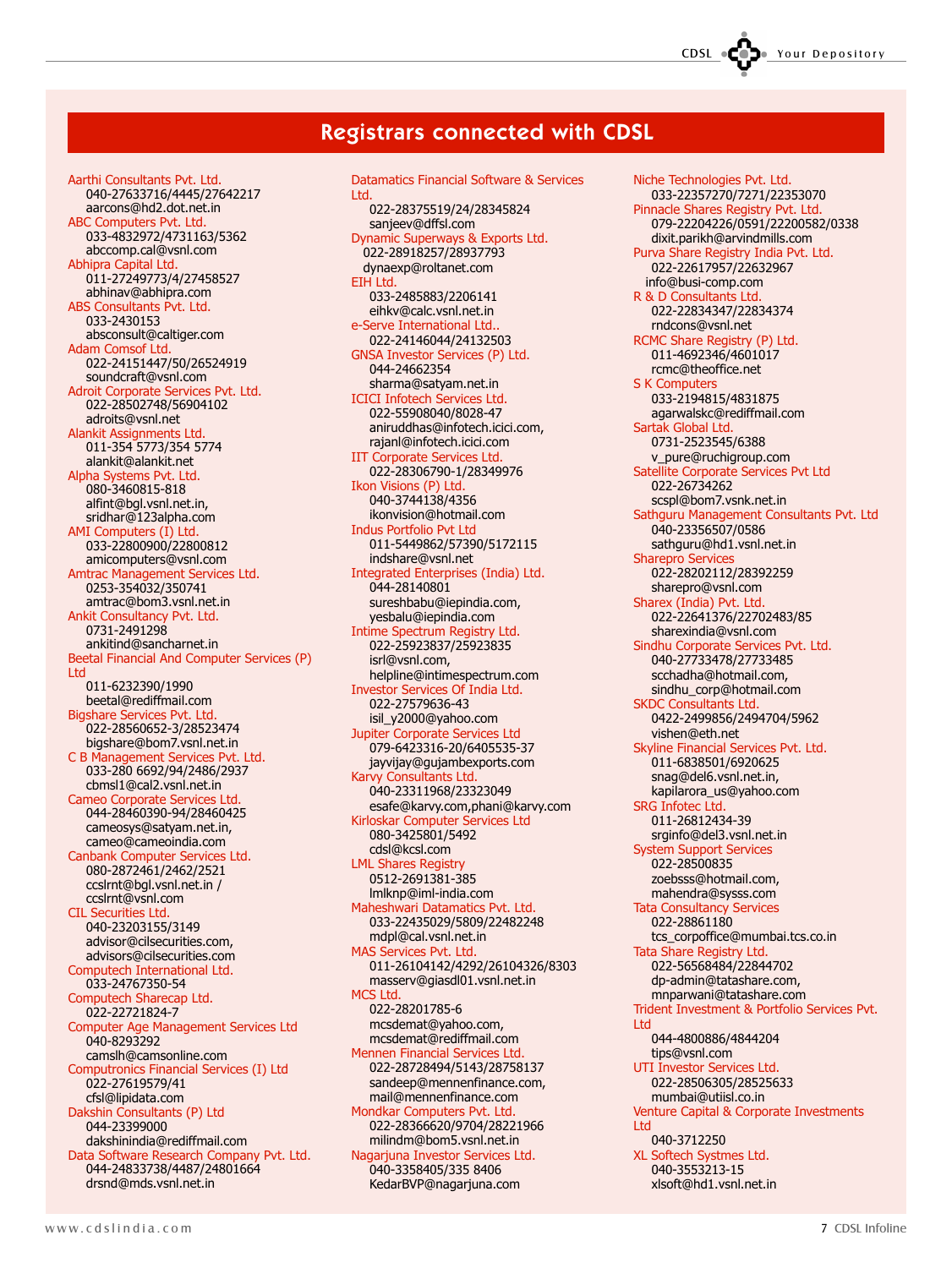CDSL Your Depository

## Depository Participants connected with CDSL

#### **ANDHERT**

Anand Rathi Securities Pvt. Ltd. 022 56983737/022 56983700-01 demat@rathi.com

Bank Of India 022-26248178

C R Kothari And Sons Shares & Stock Brokers (P) Ltd

022-824 5719/022-824 5720 cr\_kothari\_cdsil@yahoo.co.in IDBI Bank Ltd.

 022 6977811-24 g\_subrahmanyam@idbibank.com

IIT Corporate Services Ltd. 022-6835599/1416/022-6831138 iitcsl@bom3.vsnl.net.in, iitsta@123india.com

Infrastructure Leasing & Financial Services **Ltd.** 

022-2857 0965/022-28570970/954 ganesh.raikar@ilfsindia.com M/s. Jitendra J. Bhabhera

022-6707601-4 bhabhera@vsnl.com

Kisan Ratilal Choksey Shares And Securities Pvt. Ltd. 022-6965555

 krc@vsnl.com, Sharebank@krchoksey.com Mangal Keshav Securities Ltd.

 022-6351177 mkssbl@vsnl.com

The Greater Bombay Co-Operative Bank Ltd.

 022-8343695 gBCBdc1@roltanet.com

UTI Securities Ltd. 022-26941500/022-26941640-3 manish@utisec.com;meenal@utisel.com

BANDRA Oracle Securities Pvt. Ltd. 022-56935514/26402788

oracle\_securities@rediffmail.com Total Securities Ltd.

022-6514095-98 pandya51271@rediffmail.com

ISJ Securities Pvt Ltd. 328 / 329, 1st Floor,,Kher Nagar, Bandra East,Kher Nagar, Bandra East,400051 022-6408575/

OTC Exchange Of India

#### **BORTVLT**

Acme Shares & Stock Pvt Ltd 022-8912256/62 ashastri@vsnl.com

Motilal Oswal Securities Ltd 022-28996315/28990678 dsspl@bom3.vsnl.net.in

R N Patwa Share & Stock Brokers (P) Ltd. 022-8984679/8988619 Rkinvestment@mantraonline.com

### MUMBAI

Sam Global Securities Ltd. 022-8050972/8066373 cltanna@chandrakanttanna.com

#### **CHEMBUR**

UTI Bank Ltd. 022-55979292-94 dp.operations@utibank.co.in, prasanna.acharya@utibank.co.in

#### **COLABA**

Gupta Equities Pvt. Ltd. 022-23 5607 gupta\_equities@vsnl.com

Sykes & Ray Equities (India) Ltd. 022-2040425/0392/2040426 sykes@bom5.vsnl.net.in,dp@sre.co.in

#### DADAR

Maniput Investments Pvt. Ltd. 022-24158686 mebl@vsnl.net.in, info@magnumebroking.com

#### FORT

Acme Shares & Stock Privte Ltd. 022-2335083/84 acme\_dp@yahoo.co.in

A.C.Choksi Share Brokers Pvt. Ltd. 022-2047654/44000 choksi@hathway.com

Advani Share Brokers Pvt. Ltd. 022-2671533

 dharmesh@advanishares.com Ajmera Associates Pvt Ltd 022-23403333

ashish@ajmeras.com

Amu Shares & Securities Ltd. 022-2653410/6989

B D Shah Securities Ltd. 022 2835543/2811817 bds@bdshah.com

B M Gandhi Securities Pvt Ltd 022-2676940/7435/2626708 bmgs@vsnl.com

B R Jalan Securities Pvt. Ltd. 022-2675746/5815/5997/2389 brjalan@vsnl.net

Babubhai Purushottamdas Stock Brokers Pvt I td 022-2651109/2700601/603

 bpt074@hotmail.com Bank Of India 022-2626998/6956 boiagm@vsnl.com

Bank Of Maharashtra 022-2626748/1779 bomfortdp@vsnl.net

BCB Brokerage Pvt Ltd. 022-26533/37/2655502 ubagri@vsnl.com, onlyuttam@yahoo.com

BCB Brokerage Pvt Ltd 022-2374709-10 BCBcds@yahoo.com, anubagri@yahoo.com

Bhavik Rajesh Khandhar Shares & Stock

Brokers Pvt Ltd 022-2075651 bhavikrk@bom5.vsnl.net.in

BNR Capital Services Pvt Ltd 022-2670029/2675155 BNRcapital@rediffmail.com

BOI Shareholding Ltd. 022-2723626/2723017 boisl@vsnl.com

C D Equisearch Pvt. Ltd. 022-2830653/2836593 cvd@vsnl.com, cvdesai@b om4.vsnl.net.in

Centurion Bank Ltd. 022-2705036/37/38/39

Churiwala Securities Pvt. Ltd. 022-2670035/1713/1012 alokgbc@c-sec.com/tbse@c-sec.com

Deutsche Bank AG 022-2078453 sandeep.todi@db.com; sam.mathews@db.com

Dimensional Securities Pvt Ltd 022-56345722

mumbai@dimensional.co.in

Dindayal Biyani Stock Brokers Ltd. 022-22882266/4422/22871343 din\_stock@vsnl.com

Enam Securities Pvt. Ltd. 022-2655535

Gandhi Securities & Investment Pvt Ltd 022-22663340-41 gsec@vsnl.com, dp@gsecin.com

Global Trust Bank Ltd. 022-2644920 cdsl@globaltrustbank.com

H T Nanavati Securities Pvt Ltd. 022-2650499/56341981-84/51 htnanavati@yahoo.com

Hasmukh Lalbhai Share Brokers Pvt Ltd 022-2723068/2722814 uchitharia@hotmail.com

Hem Securities Ltd. 022-266 6156/2666157 hsl@bol.net.in

HTS Securities (P) Ltd 022-22671089/56373070 htssecur@bol.net.in

IKAB Securities & Investment Ltd. 022-2310571 osl@bom5.vsnl.net.in

INA Stock Broking Co. Pvt. Ltd. 022-22723140/3694/22722681 purav\_fozdar@hotmail.com

Indusind Bank Ltd. 022-56366580-83 cdsl@indusind.com

Integrated Master Securities Ltd 022-2672987/23871/2318204/03 imslbom@vsnl.com

ISJ Securities Pvt. Ltd. 022-2616178/2674252 Isjain@datainfosys.net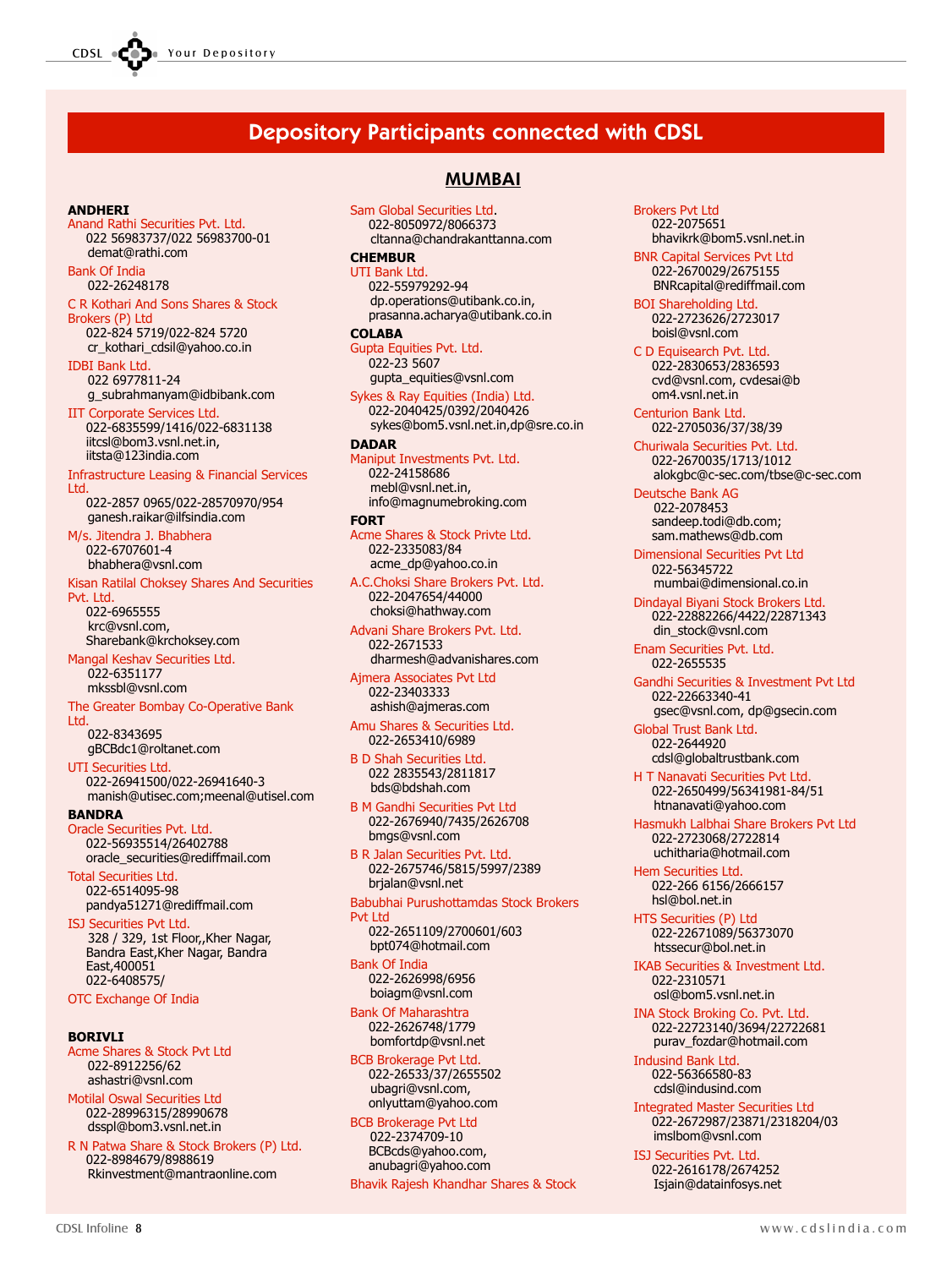Inventure Growth & Securities Ltd 022-2886851/417

Janata Sahakari Bank Ltd., Pune 022-263 0568/2630569

J G Shah Financial Consultants Pvt. Ltd. 022-2651688/3432/2694 ajay\_sha@vsnl.com

JGA Shah Shares Brokers Pvt Ltd 022-2657350 jgashah@vsnl.net

Joindre Capital Services Ltd. 022-22662292/022-22623150 Cdsl@joindre.com

Jyoti Jain Investment & Finance Co Pvt Ltd 022-56334946/22721259 bhh\_securities@rediffmail.com

K Damani Securities Pvt Ltd 022-2652918/2694449 kkd020@hotmail.com

K Jayantilal Securities Pvt. Ltd. 022-56334219-20 kjay@bom4.vsnl.net.in

K M Jain Stock Brokers Pvt Ltd 022-2334978-79 kmjpl@bom5.vsnl.net.in

Kaji And Maulik Securities Pvt. Ltd. 022-2652164/4592/4350/4351 mlkaji@vsnl.com

Kantilal Chhaganlal Securities Pvt. Ltd. 022-2677917-22 kcspldp\_cdsl@yahoo.com

Kantilal Mangaldas Securities Pvt. Ltd. 022-2675282/2676500 kmsec@hotmail.com

Kaushik Shah Shares And Securities Ltd. 022-2874860/2844762 ksssl@bom8.vsnl.net.in

Khambatta Securities Ltd. 022-2664287 demat@khambattasecurities.com

LKP Shares & Securities Ltd 022-56351234 nitin\_lakhotia@lkpsec.com, demat@lkpsec.com

Malti Securities Pvt. Ltd. 022-2611268/0727/998 msl@vsnl.com

Mehta Vakil And Company Pvt. Ltd. 022-2652620/1082/2678748

MLR Securities Pvt. Ltd. 022-22630125-6 mlrsecurities@hotmail.com

Mother India Securities Pvt Ltd 022-2876431-32/2811703-04 mispl@bom3.vsnl.net.in

Motilal Oswal Securities Ltd. 022-2675494/2676838 niwas@bom3.vsnl.net.in

Motilal Oswal Securities Ltd. 022-56391355/56351180 helpdesk@motilal oswal.com

Navkar Shares & Stock Brokers Pvt Ltd. 022-2722118 pradip@wilnetonline.net

Nirmal Bang Securities Pvt. Ltd. 022-2641234/2652111 nirmal\_cds@rediffmail.com

Oriental Bank Of Commerce 022-2674579/6066/1751 bm0643@obc.co.in Prarup Shares & Stock Brokers Pvt. Ltd. 022-2826940-42/2884358 Prarup@bom5.vsnl.net.in Pratibhuti Viniyog Ltd. 022-22701021-22 onlinehelp@pratibhuti.com Pratik Stock Vision Pvt Ltd. 022-2644793-95

 psvpl@hotmail.com Pruthvi Brokers & Share Holdings Pvt Ltd 022-2721177/2721188 pbsh@vsnl.ini

R B K Share Broking Ltd. 022-2651529/2646/2623499 rbk@rbksbl.com

R M Share Trading Pvt. Ltd. 022-2656034/2625194

R N Patwa Share & Stock Brokers (P) Ltd 022-22721951 ohpl@vsnl.com

R R S Shares & Stock Brokers Pvt Ltd 022-56330456/22679055/674 rrsshares@satyam.net.in

Renaissance Securities Ltd. 022-2721213/2632/2308228 rsecure@giasbm01.vsnl.net.in

S P Jain Securities Pvt. Ltd. 022-2314108-9

 spjain@roltanet.com Saikripa Securities Ltd. 022-2381744-5

dpservices@saikripa.co.in

Sam Global Securities Ltd. 022-2652422/2676468

Sam Global Securities Ltd 022-2654252/57/4590 anu1@vsnl.com, rakesh\_samdp@hotmail.com

M/s. Sanjay C. Baxi 022-2653872/3812

Saurashtra Capital Services Pvt Ltd 022-22817483/85/7488 info@saurashtracapital.com

Shilpa Stock Brokers Pvt. Ltd. 022-2624220/1 shilpa@hathway.com

Sino Securities Pvt Ltd 022-2334811-14 jayem@bom3.vsnl.net.in

SMIFS Securities Ltd. 022-2658027/28/8041 smifsop@bom5.vsnl.net.in; demat@smifs.com

SPS Share Brokers Pvt. Ltd. 022-2675556/1335/4305 spshares@vsnl.com

Standard Chartered Bank 022-22020351/22829753 Custody.Mumbai@in. standardchartered.com

Sunidhi Consultancy Services Pvt.Ltd 022-2631417/2631418 scs\_dp@rediffmail.com, scs\_dp@homail.com

Suresh Rathi Securities Pvt. Ltd. 022-2624787/1086 srsplcdsl@yahoo.com, lalit\_mundra@hotmail.com

Sushil Finance Consultants Ltd. 022-2386000/2664770 dp@sushilfinance.com

SVV Shares & Stock Brokers Pvt. Ltd. 022-2723133/35/3138 svvdp12000@hotmail.com

Techno Shares & Stocks Ltd 022-22690038-39 technosh@bom5.vsnl.net.in

The Omniscient Securities Pvt Ltd. 022-2722379-82 kamlesh\_shroff@hotmail.com, info@omniscientsecurities.com

The United Western Bank Ltd. 022-2884309-11/31-32

Union Bank Of India 022-2674115 unionmsm@bol.net.in

Vijan Share & Securities Pvt. Ltd. 022-2692217/2218

VNS Finance & Capital Services Ltd. 022-22676525/22693283 vnsfincap@yahoo.in

Wallfort Share & Stock Brokers Ltd. 022-2072298/2177 wallfort@bom7.vsnl.net.in

Wellworth Shares And Stock Broking Ltd 022-2675758/0365/2700411 wellwrth@vsnl.com

GHATKOPAR Bank Of Baroda 022-5116899/6717/514 1862

Pragya Securities Pvt Ltd 022-25149213/25157148 dgc160@hotmail.com

**GOREGAON** 

Asian Markets Securities Pvt. Ltd. 022-8413030/841 3100 asianmarkets@vsnl.com

ICICI Bank Ltd. 022-8736300 shantanut@infotech.icici.com

Motilal Oswal Securities Ltd. 022-8727241 pratikinv@hotmail.com

Renaissance Securities Ltd. 022-878 6854/878 6855

Sahara India Financial Corporation Ltd. 022-8755502/8738825/9301 depository@saharaemail.com

SMK Shares and Stock Broking Pvt. Ltd. 022-2655590/2623999/2623434 dsk777@rediffmail.com/ d240153@iseindia.com

GULALWADI Acme Shares & Stock Pvt Ltd. 022-3425999

 kpranali@yahoo.com KALBADEVI

BCB Brokerage Pvt Ltd 022-2064571-72 jayeshj@bom5.vsnl.com

M R Share Broking Pvt Ltd 022-2372715/2008176/77 dhancott@bom5.vsnl.net.in

Shilpa Stock Broker Pvt Ltd 022-56331594 jifc99@hotmail.com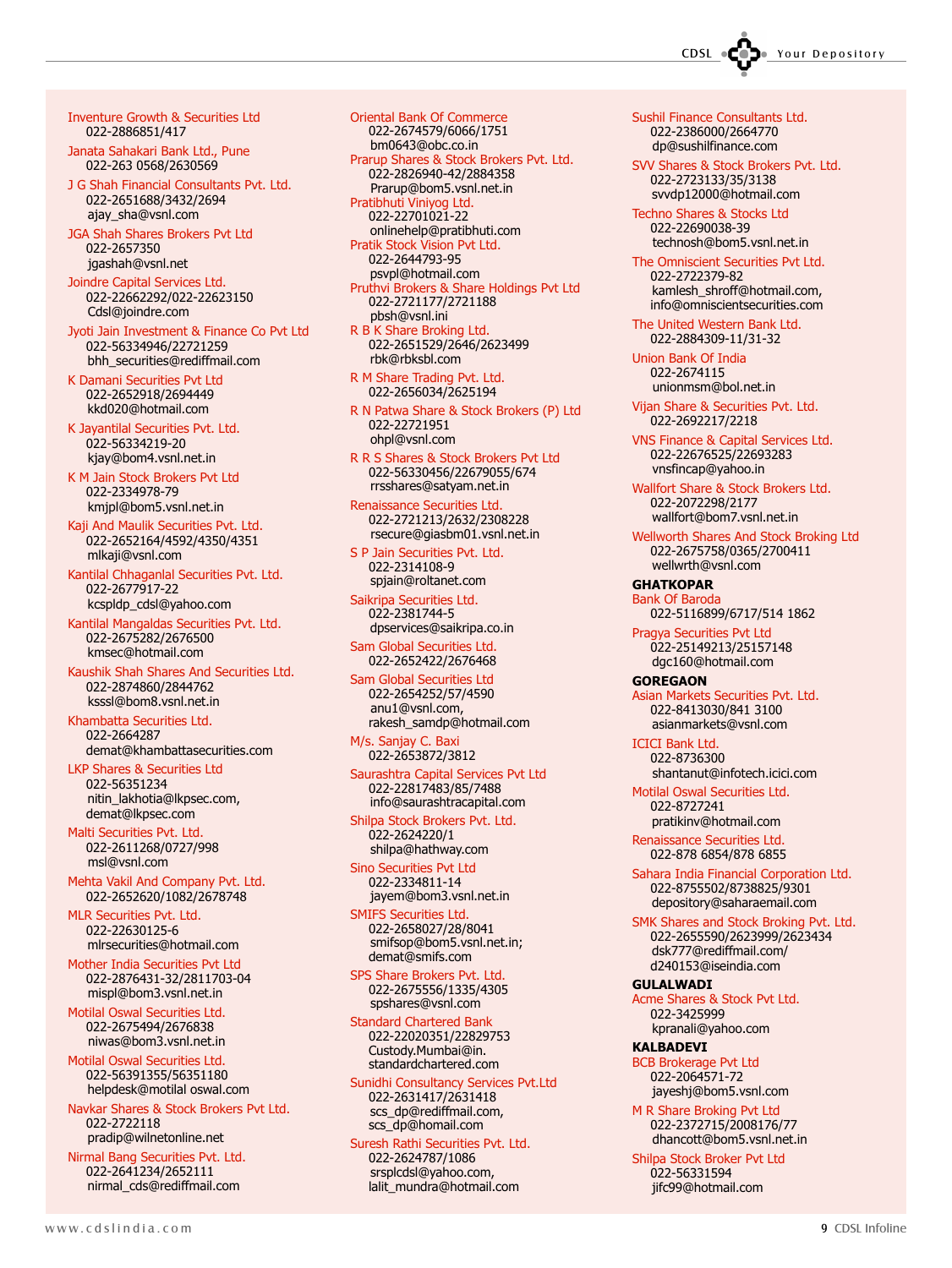KANDIVLI

Bank Of Baroda 022-8083243/8050291 kandiv@vsnl.com

### LOWER PAREL

Acme Shares & Stock Pvt. Ltd. 022-4985147 ajitthorat1977@yahoo.com

Asit C Mehta Investment Intermediates Ltd.

022-4982000 sskidp@sski.co.in

B R Jalan Securities Pvt Ltd 022-4988844 bonanza@bom4.vsnl.net.in

Emkay Share & Stock Brokers Pvt Ltd. 022-4606690/4904696 emk@bom5.vsnl.net.in

#### HDFC Bank Ltd.

022-24910492/24961616 sunil.rodrigues@hdfcbank.com; yogesh.gadgil@hdfcbank.com

#### Standard Chartered Bank Ltd.

022-4910076/4910078 Poornima.Natarajan@in. standardchartered.com

#### MAHALAXMI

H T Nanavati Securities Pvt Ltd. 022-3002999 vikas.gandhi@refcosify.com ICICI Bank Ltd.

022-4924100/022-4906868/6884 bosep@icici.com;rambk@icici.com

#### MAHIM

Motilal Oswal Securities Ltd. 022-4453652

#### MALAD

B R Jalan Securities Pvt Ltd. 022-2675997 brjalan@vsnl.net

Inventure Growth & Securities Ltd. 022-8816159/8888270/71

Motilal Oswal Securities Ltd. 022-8440640/022-8881533 nebula@bom8.vsnl.net.in, nebula@rajkosh.com

Pashupati Capital Services Pvt. Ltd. 022-28800407/28809549 pashpati@vsnl.net

02974-220912/02974 223268 spjain@roltanet.com

Seema Securities Private Limited 0562-351230/1061 agssi@nde.vsnl.net.in

#### MATUNGA

Grishma Securities Pvt Ltd. 022-24012553/4 info@grishma.com

#### MULUND

Acme Shares & Stock Pvt Ltd. 022 5620231 pareecha@vsnl.net

Motilal Oswal Securities Ltd. 022-5926040 argl@vsnl.com

#### NARIMAN POINT

ABN Amro Bank N.V 022-2812527/28/29 krishnan.natrajan@ap.abnamro.com

Birla Sun Life Securities Ltd. 022-2360000 pzaveri@birlasec.com

Birla Sunlife Securities Ltd. 022-56360148 rajendra@birlasec.com

CLSA India Ltd. 022-2841348 shivram.ranganath@clsa.com

Dalal & Broacha Stock Broking Pvt. Ltd. 022-22044805/22822992 dbcds@vsnl.com; dalal\_broacha@hotmail.com

DBS Capital Markets Pvt Ltd. 022 2852580-81 dbscapital@dbsclub.com

Indsec Securities and Finance Ltd. 022-2046753/2822362 rrao@indsec.com

Keynote Capitals Ltd. 022-2025230 keynote@vsnl.com, kaunil@yahoo.com

Maheshwari Equity Brokers Pvt. Ltd. 022-2042514/2872539 mebpl@vsnl.net, manishakg@hotmail.com

Prabhudas Lilladher Pvt Ltd. 022-56322222/2520 cdsl@plindia.com

Rashi Equisearch Pvt. Ltd. 022-2044270/259 info@rashiequisearch.com

#### PAREL

Kantilal Chhaganlal Securities Pvt Ltd. 022-24122140/24138556 chauhan\_investments@yahoo.com POWAI

Asit C. Mehta Investment Intermediates Ltd. 022-857 7898/7614-16 acmiil\_cdsl@hotmail.com

PYDHUNIE

Motilal Oswal Securities Ltd. 022-3448104/1057

#### REAY ROAD

Reliance Capital Ltd. 022-56631787 mohan\_vellore@ril.com, madan\_chaturvedi@ril.com

#### **SION**

Mukesh Babu Securities Ltd. 12-A /1 , New Sion Co-Op Hsg,400022 022-4018218-9/022-4078158/8206 mbsll@bom2.vsnl.net.in

VILE PARLE

DJS Stock And Shares Ltd. 022-6185011/022-6103594 disstock@hotmail.com

#### VIKHROLI

Stock Holding Corporation Of India Ltd. (Institutional) 022-5795246/5779622 -29 cdslinst1@rediffmail.com

Stock Holding Corporation Of India Ltd.

(Retail) 022-5795261/5779622-29 cdslrtl@stockholding.com

#### WALKESHWAR

B R Jalan Securities Pvt Ltd-Walkeshwar 022-3613415/2553/3674460

WORLI

Citibank N.A. 022-4949275/4167 settlements.custody-india@citicorp.com

Kotak Securities 022-56617040 tejas.doshi@kotak.com, ravi.shetty@kotak.com

The Hongkong And Shanghai Banking Corpn. Ltd.

022-4980000/4917033/28 bomcnc1@hsbc.co.in,bomcnc2@hsbc.co.in

#### OTHER CITIES

Money Care Securities And Financial Services Ltd 079-6561700/6561923 mcsahd@vsnl.com

Navkar Share & Stock Brokers Pvt Ltd 079-6403629/49/6446166 pradip@wilnetonline.net

Renaissance Securities Ltd 079-2167976/2176660

SDFC Securities Ltd. 079-6400140/6400740 sdfc\_ahd@yahoo.co.in Shah Investor's Home Limited 079-6405001-02/6564360 sihl@icenet.net

The Stock Exchange, Ahmedabad 079-6307971/77 ase@adl.vsnl.net.in, vijayrupadhyay@hotmail.com

AHMEDNAGAR Nagar Urban Co-Operative Bank Ltd., Ahmednaga

0241-343641/642/345 385 nagarbank@vsnl.com

AKOLA

Motilal Oswal Securities Ltd 0724-430795/304 The Akola Janata Commercial Coop. Bank Ltd, Akola

0724-430012/430241/639 akl\_akljbmnb@sancharnet.in

#### ABU ROAD Jain Securites Pvt Ltd.

AHMEDABAD **Bank Of Indi** 079-6561984 BCB Brokerage Pvt Ltd. 079-6640022/33/44/55 ratnakarsec@icenet.net Gandhi Securities & Investment Pvt Ltd.

AGRA

02764-22817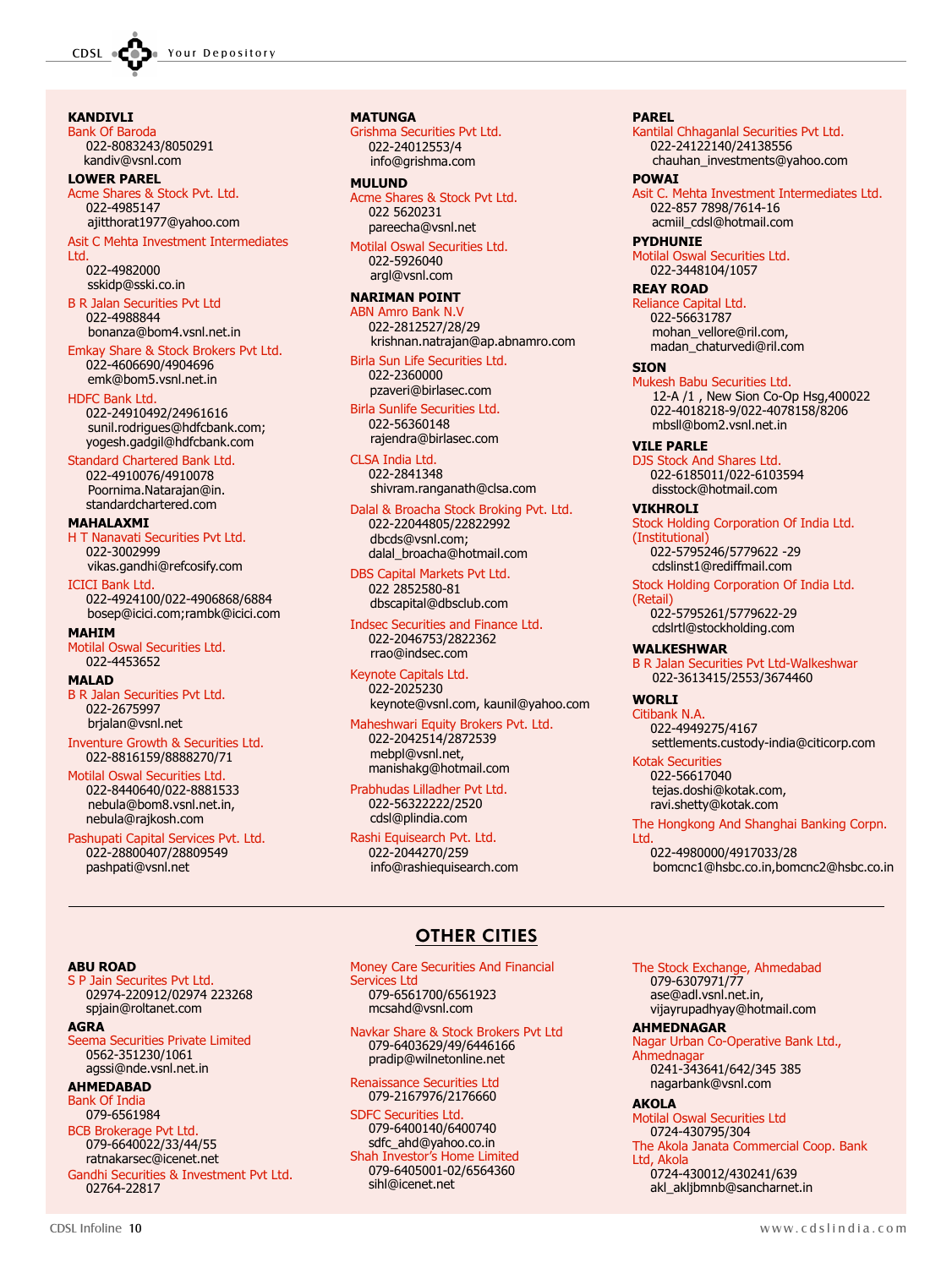**CHURU** 

**COCHIN** 

**COIMBATORE** 

**CUTTACK** 

**DAHOD** 

Suresh Rathi Securities P Ltd. 01562-52339

Cochin Stock Brokers Limited 0484-01898/3913/400044 netincse@md3.vsnl.net.in

DJS Stock And Shares Ltd 0422-211487/210369 annam123@eth.net

> 0671-619036/628189 gsicut@dte.vsnl.net.in/ gsicut@satyam.net.in

Anand Rathi Securities Pvt Ltd Globe Capital Market Ltd.

0135-2659752/4739/2710238 skundaliya@hotmail.com Globe Capital Markets Ltd. 0135-2626117/2625134 Motilal Oswal Securities Ltd 0135-653860/659752

ISJ Securities Pvt Ltd. 0267-321478 **DEHRADUN** 

Gandhi Securities & Investment Pvt Ltd.

ALLAHABAD Asit C. Mehta Investment Intermediates Ltd 0532-460822 Sykes & Ray Equities (I) Ltd. 0532-2613046/2605516/5446 scsl1@sancharnet.in **ALWAR** Acme Shares & Stock Pvt Ltd 0144-333364/338935 vsat\_nse@yahoo.com Hem Securities Ltd. 0144-703041/075/337175 The Bank Of Rajasthan Ltd. 0144-701747 cralwar@rajbank.com AMBALA CANTT S P Jain Securities Pvt Ltd. 0171-2642936/3935/2644935 spjain@roltanet.com ANAND H T Nanavati Securities Pvt Ltd 02692-40439/41412/55408 reghupal@rediffmail.com Navkar Share & Stockbrokers Pvt Ltd. 02692-61888/62714 pradip@wilnetonline.net BALOTRA S P Jain Securities Pvt Ltd. 02988-223800/222475 matajiblt@sify.com BANGALORE Bangalore Stock Exchange Limited 080-2278314/8315/8317 edbgse@vsnl.com Bank Of India 080-2280367 boiblrdpo@vsnl.net Churiwala Securities (P) Ltd 080-344327/3750/3930 Stock Holding Corporation Of India Ltd 080-2995246 nirmalreddy@stockholding.com; umasri@stockholding.com BAREILLY Siddhi Shares Private Ltd 0581-429344/429352 BATHINDA K & A Securities Pvt Ltd. 0164-253136/252459 gsodhi@glide.net.in **BFAWAR** The Bank Of Rajasthan - Beawar 01462-58813/57402 beawar@rajbank.com BELGAUM Asit C Mehta Investment Intermediates Ltd. 0831-466432/421956 BHARATPUR Hem Securities Ltd 05644-31106-07 BHARUCH Gandhi Securities & Investments Pvt. Ltd.- Bharuch Branch 02642-62140

priti@narmada.net.in BHAVNAGAR

Acme Shares & Stock Pvt Ltd. 0278-2421653/67/2411751-52 miteshnt\_guj@sancharnet.in

BHILWARA Suresh Rathi Securities Pvt Ltd. 01482-25198 manohar6@sacharnet.in The Bank Of Rajasthan Ltd

01482-26242 bhilwaramain@rajbank.com

#### BHIWANDI ssance Securities Ltd 022-913-55200

#### BHOPAL

S P Jain Securities Pvt Ltd. 0755-552625/577722 nsbl@sify.com

Kalpataru Multiplier Limited 0755-2739822/2545934 kalpataru\_bpl@sancharnet.in

#### BHUBANESWAR Sam Global Securities Ltd

0674-575008/404/575703 The Bank Of Rajasthan Ltd

0674-532326 bhubneshwar@rajbank.com

#### BIKANER

Hem Securities Ltd 0151-2544002/2200466 brbagree@rediffmail.com

Suresh Rathi Securities Pvt Ltd 0151-520297

The Bank Of Rajasthan Ltd. 0151-271626/232744 kgbikaner@rajbank.com

#### BORSAD

Navkar Share & Stock Brokers Pvt Ltd. 02696-22600 pradip@wilnetonline.net

#### CHANDIGARH

R A Securities Pvt Ltd. 0172-704198/4298/704398 vkumar@glide.net.in

The Bank Of Rajasthan Ltd. 0172-702784 chandigarh@rajbank.com

Uttam Financial Services Ltd. 0172-301670 nsebse@vsnl.com

#### **CHENNAI**

Bank Of India - Chennai 044-5229346-48/EXTN: 210 boizosz@md2.vsnl.net

BCB Brokerage Pvt Ltd. 044-6426323/6426659 shhkumar@eth.net

Bright Shares And Stocks Pvt. Ltd. 044-4620028-29 bright\_dp@vsnl.net

DJS Stock And Shares Ltd. 044-5250715/5215515

Madras Stock Exchange Limited 044-5228951/5224392/4393 mseed@md3.vsnl.net.in

Stock Holding Corporation Of India Ltd 044-5340725

The Bank Of Rajasthan Ltd. 044-8213222 chennai@rajbank.com

**CHITTORGARH** Shilpa Stock Brokers Pvt Ltd. 01472-42278-79 sargam1@sancharnet.in

sainath@nde.vsnl.net.in Uttam Financial Services Ltd. 0135-621442/625537 afspl@sancharnet.in, afspl\_doon@yahoo.com DHANBAD Sam Global Securities Ltd. 0326-2461028 rakesh\_samdp@hotmail.com DHORAJI B M Gandhi Securities Pvt Ltd. 282430/31/3288 krfinstock@rediffmail.com DHULE Motilal Oswal Securities Ltd 02562-41781/41881 Sykes & Ray Equities (I) Ltd. 0256-233968 venktesh@vsnl.com DOMBIVLI Anand Rathi Securities Pvt Ltd. 0251-441788/452179 krm@bom7.vsnl.net.in Gupta Equities Pvt Ltd. Dombivli-421201 0251-890923 FARIDABAD The Bank Of Rajasthan Ltd. 0129-5413147/5415277 faridabad@rajbank.com **GANGAPUR** The Bank Of Rajasthan Ltd. 07463-34051 roindore@rajbank.com **GAYA** 

Uttam Financial Services Ltd. 0631-435868/42903 nsebse@vsnl.com

#### **GUNA**

Churiwala Securities Pvt Ltd 07542-56078 sg\_invest@mantramail.com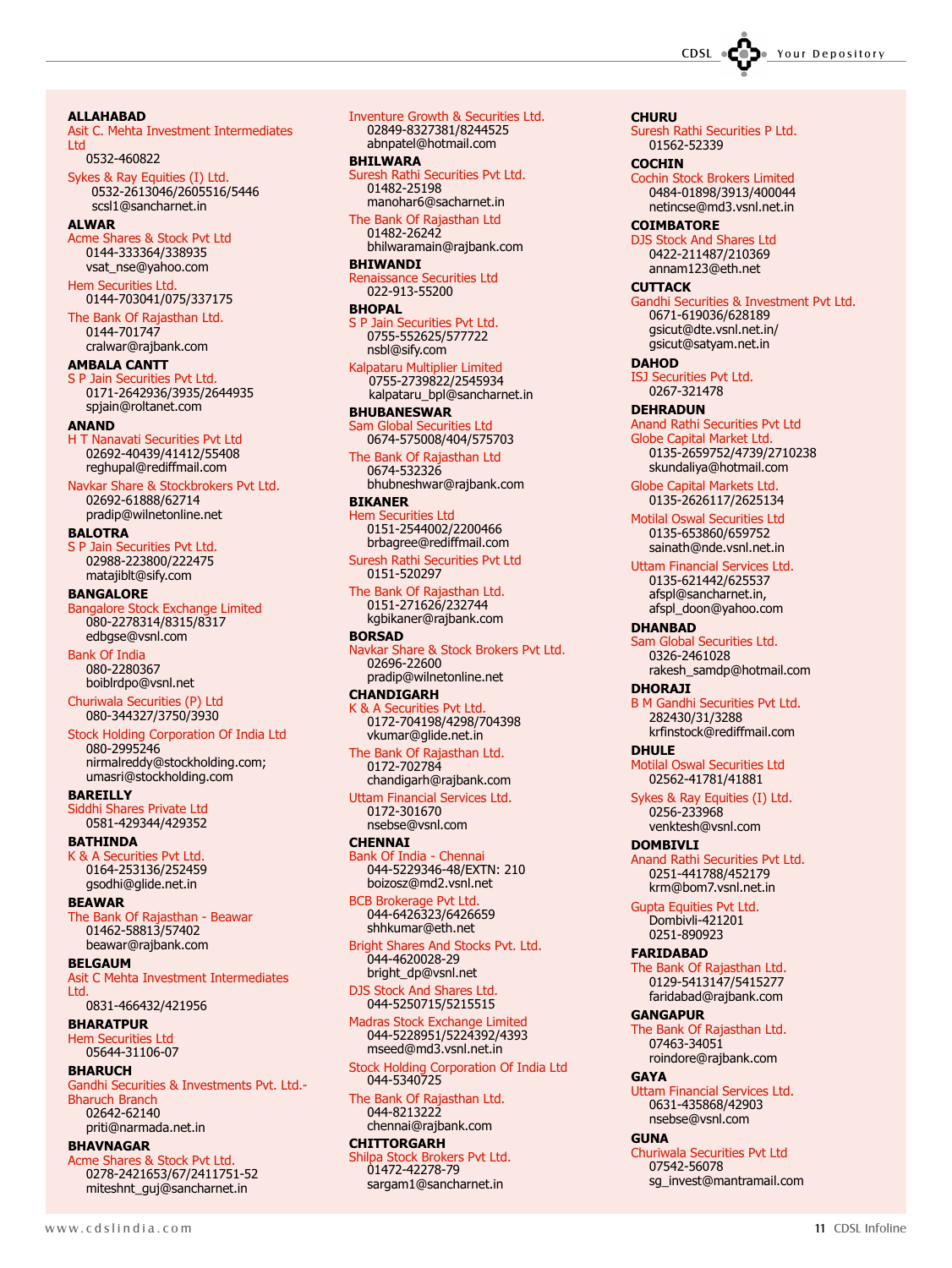**GUWAHATI** Hem Securities Ltd. 0361-2519054-56 amolakshaya@hotmail.com ISJ Securities Pvt Ltd. 0361-636937-38 State Bank Of India 0361-540348/2778/637726 sbichebr1@sanchernet.in GWALIOR Hem Securities Ltd. 0751-436464/565/576363 shiva\_aim@rediffmail.com Renaissance Securities Ltd 0751-431950 HALDWANI Sam Global Securities Ltd. 05946-25328/28788 HANUMANGARH Suresh Rathi Securities Pvt Ltd HARDWAR Motilal Oswal Securities Ltd. 0133-450930 ajit\_tomar@hotmal.com HINDAUN Hem Securities Ltd 30632/31352/31905 kamleshgm@yahoo.com HISSAR Sam Global Securities Ltd 01662-39045/37745 Smk Shares And Stock Broking Pvt Ltd 01662-31084 **HOSPET** Motilal Oswal Securities Ltd. 27718 HUBLI Gupta Equities Pvt Ltd. 0836-269948/269951 sachirao@hotmail.com, sachirao@yahoo.com Motilal Oswal Securities Ltd. 0836-369487 karthikinvser@rediffmail.com HYDERABAD BNR Capital Services Pvt Ltd. 040-4755239/4755240 CIL Securities Limited 040-3203155/3203149 advisors@cilsecurities.com Karvy Consultants Limited 040-3325518/3312454 um.sec@karvy.com PCS Securities Limited 040-24606517/55506695 pcsslh@rediffmail.com, pcsslhy@yahoo.com Stock Holding Corporation Of India Ltd 040-322 2645 komal\_nair@stockholding.com The Bank Of Rajasthan Ltd 040-4745920/4743654 hyderabad@rajbank.com The Hyderabad Stock Exchange Ltd 040-55510814/040-55510812 raju7170@yahoo.co.uk

ICHALKRANJI Renaissance Securities Ltd 0230-421934/421935 klp\_srinvest@sancharnet.in

#### INDORE

Anand Rathi Securities Pvt Ltd. 0731-565975/563127 suyogsec@sancharnet.in K M Jain Stock Brokers Pvt Ltd. 0731-529104 floraindore@hotmail.com

M/s. Sanjay C Baxi - Indore scbaxi@vsnl.net

MPSE Securities Ltd 0731-432842-48 mpseind@sancharnet.in

State Bank Of India 0731-702736 sbiinddemat@sancharnet.in

State Bank Of Indore 0731-548318/544464

The Bank Of Rajasthan Ltd 0731-533062 mgroadindore@rajbank.com

JABALPUR Acme Share & Stock Pvt Ltd. 0761-315646/507142 malikjbp@hotmail.com

JAIPUR Alankit Assignments Ltd. 0141-2374531-34 alankitjpr@alankit.com

Anand Rathi Securities Pvt Ltd. 0141-370352

pkgdemat@datainfosys.net Hem Securities Ltd

0141-378608 hcj@tantramail.com, hcj@datainfosys.net

Hem Securities Ltd hcj@datainfosys.net hcj@tantramail.com

Indus Portfolio Pvt. Ltd. 0141-400630 dp@indusinvest.com

JSEL Securities Ltd. 0141-2720367/2545944 jselsl@datainfosys.net

Prabhat Financial Services Ltd. 0141-5102460 pfslindia@hotmail.com

Renaissance Securities Ltd. 0141-406820

Suresh Rathi Securities Pvt Ltd. 0141-520682 singhrajpr@yahoo.com

The Bank Of Rajasthan 0141-369445/372221 miroadjaipur@rajbank.com

The Bank Of Rajasthan 0141-2370556 depository@rajbank.com

**JALANDHAR** 

H.T. Nanavati Securities Pvt. Ltd 0181-226964/227469

**JALGAON** Asit C Mehta Inv Intermediates Ltd. 0257-226743/225885 skwani@bom6.vsnl.net.in

Sushil Finance Consultants Ltd. 0257-228099 sfbumb\_jal@sancharnet.in

JAMNAGAR BRK Shares & Stk Brokers P Ltd. 0288-553310/92180 jam\_poonam@sify.com

Motilal Oswal Securities Ltd 0288-661246/248 SVV Shares & Stock Brokers Pvt Ltd. 0288-550821/592040/45 JHUNJHUNU Suresh Rathi Securities Pvt Ltd 01592-32355/01592-38727 nitin601@hotmail.com JODHPUR Motilal Oswal Securities Ltd 0291-441382/383 marusec@wilnetonline.net, marusec@sancharnet.in Renaissance Securities Limited 0291-612374 Renaissance Securities Limited 0291-628619/719 Suresh Rathi Securities Pvt. Ltd 0291-636171 sharads80@hotmail.com The Bank Of Rajasthan Ltd. 0291-627365 sgjodhpur@rajbank.com JUNAGADH Ajay Natavarlal Securities Pvt Ltd. 0285-2651482 ansl405@hotmail.com, ansl405@yahoo.com B M Gandhi Securities Pvt Ltd. 0285-2655447/2655847 ralalcheta@gnfconline.net Emkay Share & Stock Brokers Pvt Ltd. 0285-2627889/9489/0285-2641042 jayeshaparekh@rediffmail.com KANPUR es Private Limited 0512-305203 srfl@vsnl.net State Bank Of India 0512-303123/874 sbidpsu@sancharnet.in KHAMBHAT Acme Shares & Stock Pvt Ltd. 02698-24401-02 mscs@icenet.net Navkar Share & Stock Brokers Pvt Ltd. 02698-20565 pradip@wilnetonline.net **KOLHAPUR** Motilal Oswal Securities Ltd. 0231-660713/650171 klp\_tradenet@sancharnet.in ance Securities Ltd 0231-660713/650171 KOLKATA Accord Capital Markets Limited 033-4762125/5404/4750828 accord19@vsnl.in Bank Of Baroda 033-24409585/24407518 ballyg@bankofbaroda.com Bank Of India 033-22485703/1973/22485785/4850 boiezit@cal3.vsnl.net.in CD Equisearch Private Limited 033-2805601-02 cdequi@cal.vsnl.net.in Dalmia Securities Limited 033-2806544-49 gb@dalmiasec.com

Dimensional Securities Pvt Ltd. 033-2207948/2102650-52 kolkata@dimensional.co.in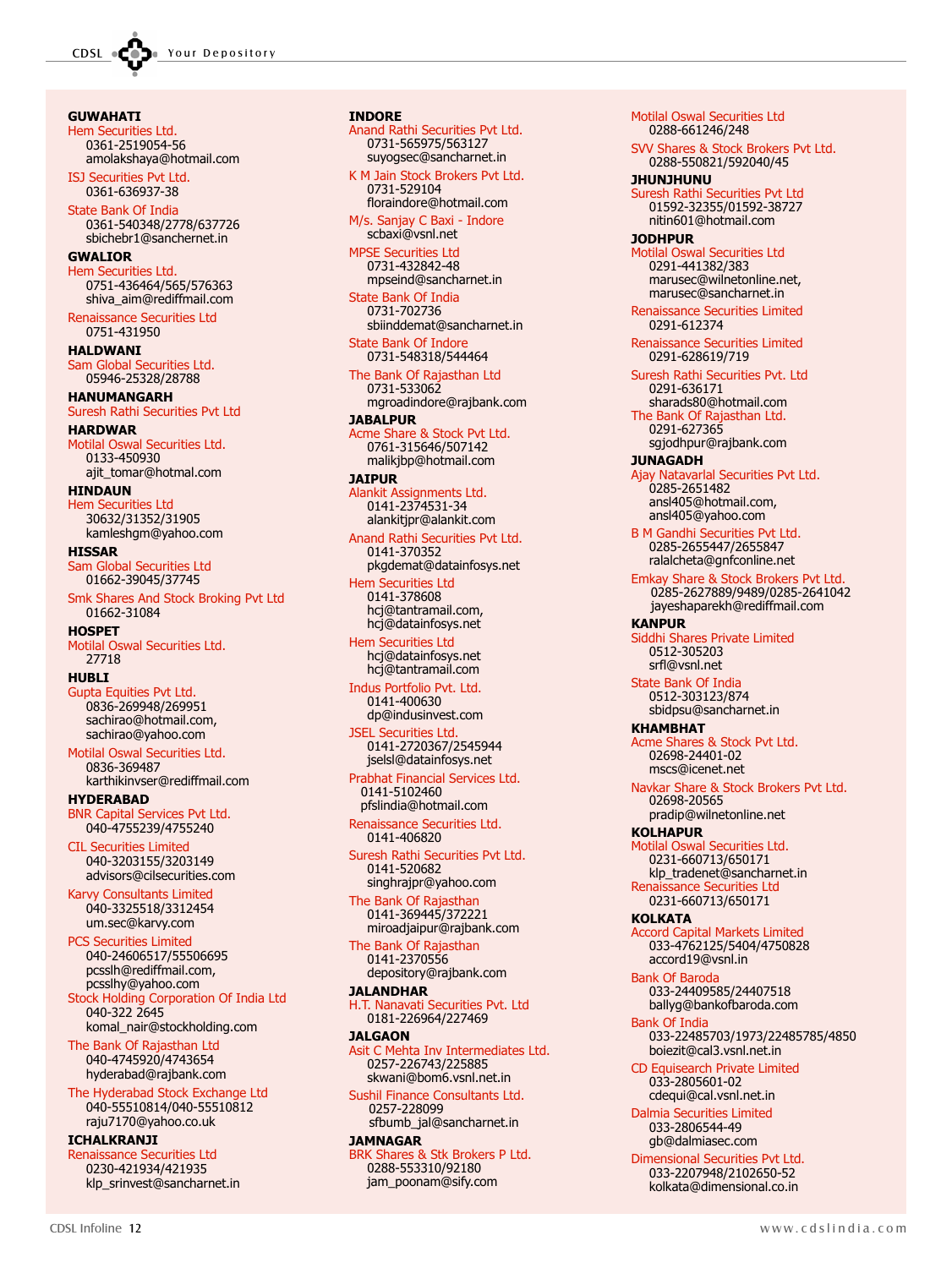DJS Stock & Shares Ltd 033-2206269/2484288

Dynamic Equities Pvt Ltd 033-4742158-62 dynamicequities@hotmail.com

East India Securities Limited 033-3345527/5689/3218069 viveka@eisec.com;sanjays@eisec.com

G M Bosu & Co Pvt Ltd 033-4662822/4664363 gmbcolk@cal2.vsnl.net.in, gmbcobom@bom7.vsnl.net.in

Lohia Securities Limited 033-2108722/2107993/95 samy4200@usa.net

M Prasad & Co. Ltd 033-4792700-01 sunspark@cal2.vsnl.net.in

R M Share Trading Pvt Ltd. 033-2103860/2103862

Sam Global Securities Ltd 033-2211096/2211097

SKP Securities Limited 033-2828719/8793 skpsec@giascl01.vsnl.net.in

Stock Holding Corporation Of India Ltd. 033-2262030

The Bank Of Rajasthan Ltd 033-2377412-13 crcalcutta@rajbank.com

Vedika Securities Pvt Ltd 033-2231245/02233642/43

vedika\_@hotmail.com **KOTA** 

Hem Securities Ltd. 0744-2451026

Hem Securities Ltd. 0744-2421662/8783/2428784

Suresh Rathi Securities Pvt Ltd 0744-361155

The Bank Of Rajasthan Ltd 0744-2364145/2364032 iekota@rajbank.com

LUCKNOW

Anand Rathi Securities Pvt Ltd. 0522-282303/217547/426 richie@avadh.net<br>Asit C Mehta Investm C Mehta Investment Intermediates Ltd 0522-255022/23/255 005

Motilal Oswal Securities Ltd 0522-2204471-74

Sykes & Ray Equities (I) Ltd 0522-331196 seeta@satyam.net.in, dp@sre.co.in

LUDHIANA K & A Securities Pvt Ltd. 0161-2406111/2431419

LSE Securities Limited 0161-412316-18 lse@satyam.net.in

State Bank Of India 0161-449080/081

#### MADURAI

DJS Stock & Shares Ltd. 0452-735776/737555 pln@vsnl.com; maduraimahasakthi@hotmail.com

MANGALORE

ISJ Securities Pvt Ltd. 0824-429614 arcadia@vasnet.co.in, arc\_mangalore@yahoo.co.in Sykes & Ray Equities (India) Ltd. 0824-869477/2218561/737 dp@sre.co.in/colaco@vasnet.co.in

#### **MEERUT**

BCB Brokerage Pvt Ltd. 0121-660001/24 ash\_rel@yahoo.com

Sam Global Securities Ltd 0121-663644/644529/9684 pahujacap@yahoo.co.in

The Bank Of Rajasthan Ltd. 0121-643908 meerut@rajbank.com

#### MITHAPUR

B R K Shares & Stk Brokers P Ltd. 02892-24360

Bhavik Rajesh Khandhar Shares & Stock Brokers Pvt Ltd. 02892-26934/9824238220

amimithapur@sify.com MORADABAD

Uttam Financial Services Ltd 0591-2317427

#### MUZAFFARPUR

B R Jalan Securities Private Ltd 0621-266839/266840 binod@dte.vsnl.net.in

#### **NADIAD**

an Ratilal Choksey Shares & Sec Pvt Ltd 0268-29020/24/26 vimalpatel786@homail.com

**NAGPUR** Anand Rathi Securities Pvt. Ltd. - Nagpur 0712-814721-25

Kantilal Chhganlal Securities Pv. Ltd 0712-731922/731923/25 vifco@rediffmail.com

Motilal Oswal Securities Ltd 0712-538181 Renaissance Securities Ltd

0712-241062 NANDURBAR

Motilal Oswal Securities Ltd. 256450/57 gtated@hotmail.com

**NASTK** Asit C. Mehta Investment Intermediates Ltd 0253-454174-75

Kantilal Chhaganlal Securities Pvt Ltd. 0253-572196/5727696

Motilal Oswal Securities Ltd 0253-579201/574782

#### NAVI MUMBAI

Bank Of Baroda 022-7709854/7710951 bobnerul@bol.net.in Inter-Connected Stock Exchange Of India Ltd 022-7812056/58/59/7812062/392-3

isesc@bom3.vsnl.net.in, hbmohanty@iseindia.com

#### Motilal Oswal Securities Ltd.

022-7661278 NEW DELHI

#### Abhipra Capital Limited 011-7247797/98/4564 customercare@abhipra.com; ddp@abhipra.com

Alankit Assignments Limited 011-23610220-24/23611846-50 alankit@alankit.com

B R Jalan Securities Private Ltd 011-6968101/6511919/4050

B R Jalan Securities Pvt Ltd. 011-3241992 brjalan@vsnl.net

Bank Of India 011-3721843-44/3731113 boindpo@vsnl.net

BLB Limited 011-3290007/15/3290006 dhirender.verman@indiatimes.com

CNB Finwiz Limited 011-23290015/23290007 ashokkumarsaini2609@indiatimes.com

Exponential Financial Services Pvt Ltd 011-27477302-305 info@stocks-india.com

Express Securities Pvt Ltd 011-3326940/3279479

Fortis Securities Limited 011-51512000/51516326 depository@fortisindia.com

Globe Capital Market Limited 011-3720887/89/91/3720891 gcm@del2.vsnl.net.in/ agarwalrachit@hotmail.com

IKM Investor Services Ltd 011-5787743/5782301 ikmdmat@yahoo.com

Indus Portfolio Private Limited 011-5457390/5449517/9862 dp@indusinvest.com

Integrated Master Securities Limited 011-3322136/2143/3322187/2259 imslnt@mantraonline.com/ imsldp@rediffmail.com

Jyoti Jain Investment & Finance Co Pvt Ltd 011-24656819-20/24656805 jifco@rediffmail.com

K & A Securities Pvt Ltd 011-51603333/51628410-16 kasecurities@yahoo.com

Master Capital Services Ltd 011-3738633/3358667 mtl@vsnl.net

Orbis Securities Pvt Ltd 011-51523764/51523700 vtrehan@indianbulls.com

R N Patwa Shares & Stock Brokers (P) Ltd. 011-7420944/7420964 sphpltd@mantraonline.com

Sam Global Securities Limited 011-3270790/6190 anul@vsnl.com

Sam Global Securities Ltd 011-3270790/6190 rakesh\_samdp@hotmail.com

Sam Global Securities Ltd 011-7228354/7433346

Som Datt Securities Ltd 011 26440896 somdattfin@hotmail.com

Stock Holding Corporation Of India Ltd. 011-3712807

Suresh Rathi Securities Pvt. Ltd 011-3281192

The Bank Of Rajasthan Ltd. 011-5712934/5729817 kbdelhi@rajbank.com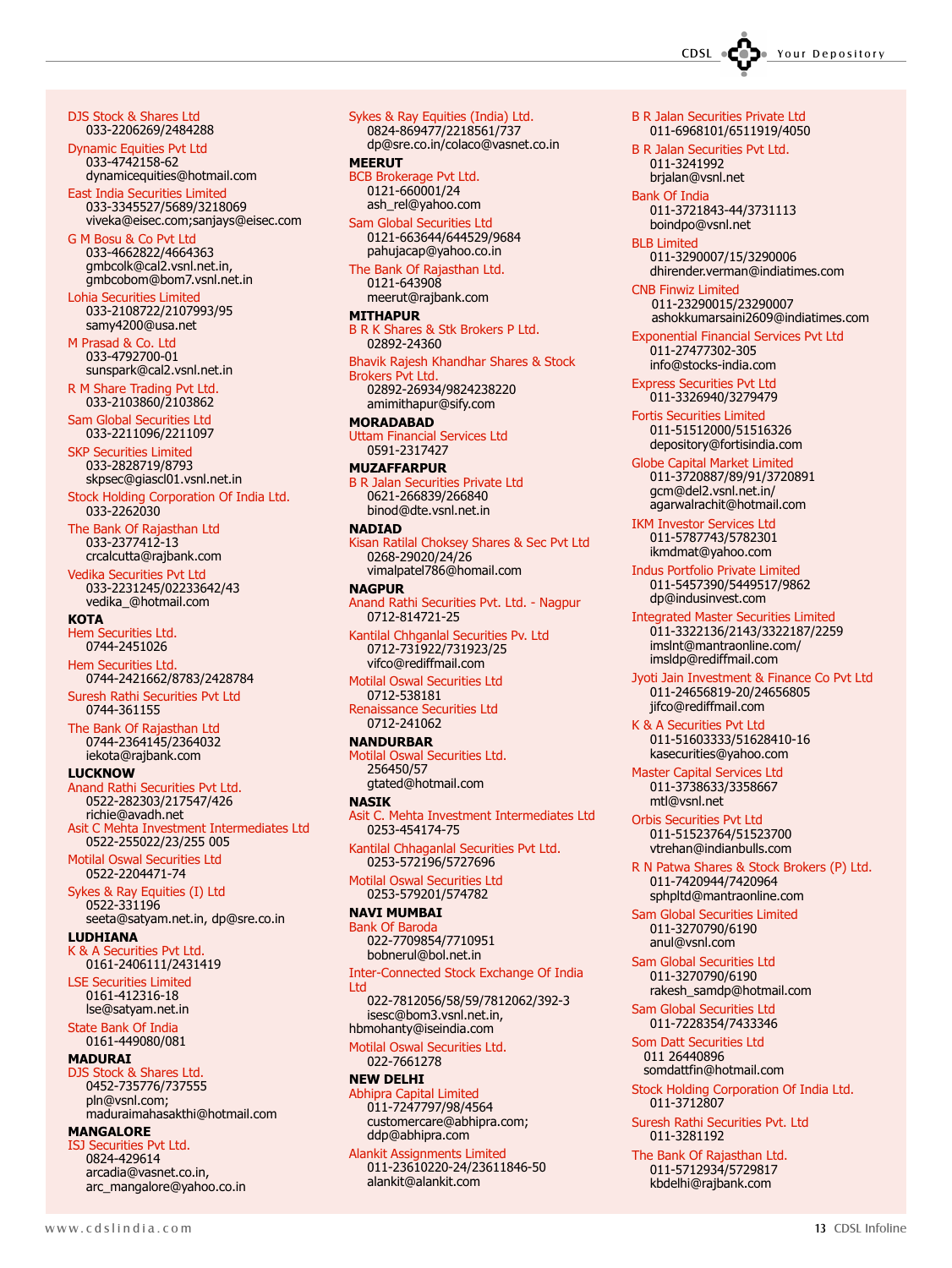The J & K Bank Limited 011-3737940-41/3737948 jkbdpservice@spectranet.com

Uttam Financial Services Limited 011-3317228/3326278 nsebse@vsnl.com

Zuari Investments Limited 011-6413319/3376/6413386 zuari@vsnl.com

#### NIZAMABAD

Saurashtra Capital Services Pvt Ltd. 08462-229216/221384/0814 thakkar@saurashtracapital.com

#### PANIPAT

The Bank Of Rajasthan-Panipat 01742-630192/630493 rodelhi@rajbank.com

PANJIM

ISJ Securities Pvt Ltd. 0832-231130

#### **PATNA**

Motilal Oswal Securities Ltd. 0612-201625/26/22 nspl@mail.girija.net.in

PIPARAYA

BCB Brokerage Pvt Ltd. 07576-23232

#### PRODDATUR

Renaissance Securities Ltd 08564-43494/57945 vinodkumarv123@rediffmail.com

#### PUNE

Bank Of Baroda - Paud Road, Pune 020-5421255/36997/5445893 paudro@vsnl.net

Grishma Securities Pvt Ltd. 020-4019494/516 info@grishma.com

PSE Securities Limited 020-4485701-03 punestock@vsnl.com

The Cosmos Cooperative Bank Limited 020-4456591/4461114-18 dematcell@ho.cosmosbank.com

#### RAIPUR

Kantilal Chhaganlal Securities Pvt Ltd. 0771-659071/72/432645 sanjivrathica@yahoo.com

Wallfort Share & Stock Brokers Ltd. 0771-535642

#### **RAJKOT**

Ajay Natavarlal Securities Pvt Limited 0281-229763/229782 anspl405@hotmail.com

B R K Share & Stock Brokers P Ltd. 0281-476305-06/691320

Rajkot Nagarik Sahkari Bank Limited 0281-233916/917/233 918 savipa@yahoo.com

SKSE Securities Limited 0281-442145/691257 sksel@indiainfo.com

The Bank Of Rajasthan Ltd. romumbai@rajbank.com

#### RANCHI

Motilal Oswal Securities Ltd. 0651-307350 Raniganj

B R Jalan Securities Private Ltd. 0341-444226 sunsec@vsnl.net ROHTAK The Bank Of Rajasthan Ltd. 01262-54502 rodelhi@rajbank.com ROURKELA tilal Oswal Securities Ltd. 0661-4640943/3493/4646493 virbhadr@hotmail.com **SANGAMNER** Acme Shares & Stock Pvt Ltd. 02425-25451/25100 gandhiinv@rediffmail.com **SANGLI** Mangal Keshav Securities Ltd. 0233-327956-58 akniv@vsnl.com, san\_akinv@sancharnet.in SHAMLI Sam Global Securities Ltd. 01398-252032/522/250676 navin\_2000@yahoo.com

#### **SILIGURI**

Sykes & Ray Equities (India) Ltd. 0353-2530585/91/2428804 dp@sre.co.in **STROHT** 

Rennaisance Securities Ltd. 02972-224314/224315 sirohi@equitywiz.com

#### **STRSA**

IKM Investors Services Ltd. 01666-32011 rangolistock@satyam.net.i

The Bank Of Rajasthan Ltd. 01666-20713 rodelhi@rajbank.com

#### SRIGANGANAGAR

m Global Securities Ltd. 0154-422093/433001-02 rakesh\_samdp@hotmail.com

Suresh Rathi Securities Pvt Ltd 0154-440383

The Bank Of Rajasthan Ltd 0154-430 359/259/0154-422 903 sriganganagar@rajbank.com

SURAT

BCB Brokerage Pvt Ltd. 0261-7413530/634 dinyarturel@hotmail.com

Kisan Ratilal Choksey Shares & Securities Pvt Ltd 0261-7410007/7426867

Motilal Oswal Securities Ltd 0261-419813/435505

S P Jain Securities Pvt Ltd 0261-2364151/2345361 vimaltotla@hotmail.com

Suresh Rathi Securities Pvt Ltd 0261-655670

#### THANE

Kantilal Chhaganlal Securities Pvt Ltd. 022-25430445/55571305

Mangal Keshav Securities Ltd 022-5470890 mksl@powersurger.net

#### THIRUVANANTHAPURAM

pstocks & Securities (India) Pvt Ltd 0471-2476632/2463735/1745 capstock@vsnl.com

0487-440388 sib@vsnl.com, trc\_sibtcbmq@sancharnet.in **TINSUKIA** Renaissance Securities Ltd 334622/339062 UDAIPUR Emkay Share & Stock Brokers P Ltd. 0294-415405/412276 rcstocks@datainfosys.net, menezes\_kevin@hotmail.com ISJ Securities Private Ltd 0294-423 611/612/0294-422 181 M/s Sanjay C Baxi-Udaipur 0294-2422162 Renaissance Securities Ltd 0294-526 798 Shilpa Stock Broker Pvt Ltd. 0294-425816/425855 fortsec@sancharnet.in Suresh Rathi Securities Pvt Ltd 0294-413088 The Bank Of Rajasthan Ltd 0294-560547/420702 bbudaipur@rajbank.com UDIPI ISJ Securities Pvt Ltd. 08252-34295 nsrao@blr.vsnl.net.in VADODARA Bank Of Baroda 0265-2225417/2361910 cgzbobcapbar@yahoo.com SDFC Securities Limited 0265-2362940/2330 sdfc@technetonline.com,sdfc\_dp@yahoo.co.in Vadodara Stock Exchange 0265-361534/474/361 973 vse@bnpl.com VAPI Mangal Keshav Securities Ltd. 02638-439063/434687 mksl@powersurfer.net VARANASI kes & Rays Equities (I) Ltd. 0542-356569 rajeevpandey@satyam.net.in VERAVAL BRK Share & Stock Broker Pvt Ltd. 02876-43827/959/41759/44005 ajay123123@rediffmail.com

**THRISSUR** 

The South Indian Bank Limited

VIJAYAWADA

BNR Capital Services Pvt Ltd. 0866-566271/67 vinit@nettlinx.com, supershare@satyam.net.in

BNR Capital Services Pvt Ltd. 0866-577005/571047 vjwkscpl@sancharnet.in, mukesh\_duggi@yahoo.co.uk

#### VISAKHAPATNAM

**Steel City Securities Limited** 0891-549675-80/563580/49681 scsldp@nettlinx.com

#### VISNAGAR

Kantilal Mangaldas Sec P Ltd. 02765-276615/34/31167 shreevsn@yahoo.com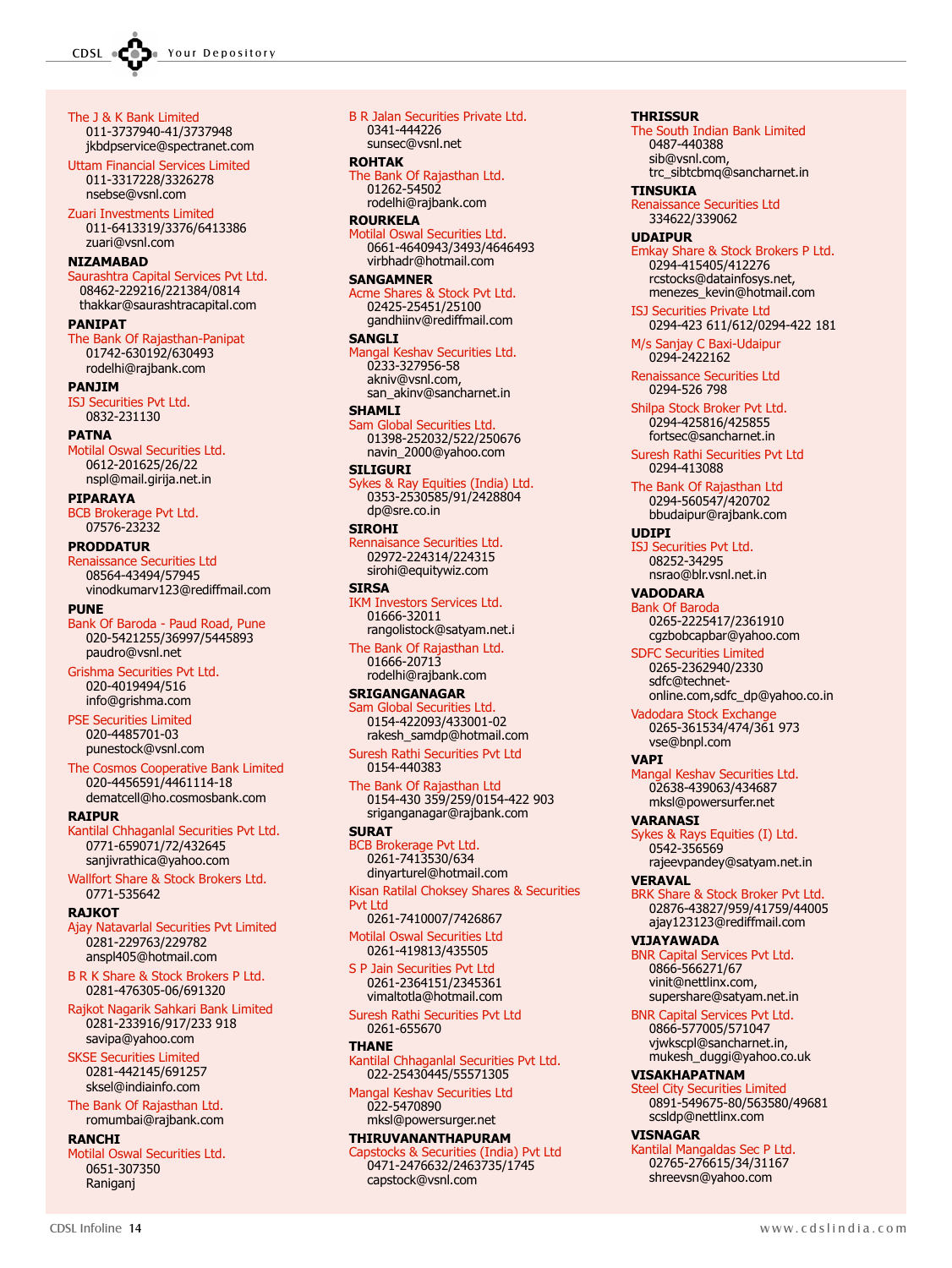

# **BSE Training Institute**

# **For Complete Solutions in Capital Market Training and Certification Training • Certification Customised Programme Tutorials • Publications**

**INVESTOR AWARENESS STOCK MARKET OPERATIONS BOLT TRADING OPERATION CERTIFICATE COURSE ON STOCK MARKETS BASIC PROGRAMME ON DERIVATIVES ADVANCED INDEX AND STOCK FUTURES WORKSHOP ON OPTIONS ADVANCED PROGRAMME ON DERIVATIVES FUNDAMENTAL ANALYSTS EQUITY PORTFOLIO STRUCTURING AND STOCK PICKING TECHNICAL ANALYSIS COMPREHENSIVE PROGRAMME ON TECHNICAL ANALYSIS DEBT MARKETS RETAIL DEBT MARKET FIXED INCOME DERIVATIVES INTEREST RATE FUTURE FOREIGN EXCHANGE RISK MANAGEMENT COMMODITY TRADING MUTUAL FUNDS EXCHANGE TRADED FUND MERGER AND ACOUISITIONS FINANCIAL INNOVATIONS CORPORATE GOVERNANCE COMPLIANCE IN CORPORATE GOVERNANCE DEMAT AND DEPOSITORIES BASIC PROGRAMME ON CAPITAL MARKETS STRESS MANAGEMENT** 

| TRAINING PROGRAMME FOR THE MONTH OF NOVEMB<br>- 11 |                      |                  |  |  |  |  |  |
|----------------------------------------------------|----------------------|------------------|--|--|--|--|--|
| Name of the<br>Programme                           | atas                 | Duration         |  |  |  |  |  |
| <b>IPOs Procedures</b>                             | November 5 & 6, 2003 | days<br>Two full |  |  |  |  |  |

Two full days

One full day

Two full days

Two full days

Two full days

Two full days

Two full days

One full day

Half day

Rs. 7,500

Rs. 1,000

Rs. 1,850 Rs. 2,250

Rs. 1.850

Rs. 3.000

Rs. 3.000

Rs. 2.500

Rs. 10,500

Rs. 4,000

Rs. 500

November 14 & 15, 2003

November 19 & 20, 2003

November 21 & 22, 2003

November 21 & 22, 2003

November 28 & 29, 2003

November 15, 2003

November 28 & 29

November 18, 2003

November 11,18

 $105.28$ 

|  | <b>CERTIFICATE PROGRAMME</b> |  |  |  |  |  |  |  |  |  |  |  |  |  |                                 |  |  |  |  |
|--|------------------------------|--|--|--|--|--|--|--|--|--|--|--|--|--|---------------------------------|--|--|--|--|
|  |                              |  |  |  |  |  |  |  |  |  |  |  |  |  |                                 |  |  |  |  |
|  |                              |  |  |  |  |  |  |  |  |  |  |  |  |  |                                 |  |  |  |  |
|  |                              |  |  |  |  |  |  |  |  |  |  |  |  |  | <b><i>ON CAPITAL MARKET</i></b> |  |  |  |  |

A three month part-time **Comprehensive Programme** on Capital Markets Jointly conducted with Jamnalal Bajaj Institute of Management Studies. On successful completion, participants are awarded certificates from University of Mumbai.



| 11. | <b>ICE MARTIQUE DEUXUES</b><br>Certificate Programme<br>on Capital Markets (CPCM) | ano co, cuus<br>Commences on<br>November 24, 2003                                                              | Three months                                                                              |
|-----|-----------------------------------------------------------------------------------|----------------------------------------------------------------------------------------------------------------|-------------------------------------------------------------------------------------------|
| 12. | <b>Demat &amp; Depositories</b><br><b>Operations</b>                              | November 10 to 13, 2003   Four full days                                                                       |                                                                                           |
|     | training                                                                          | 21st Floor, The Stock Exchange, Mum<br>(Ext.8464/8246/8399/8598), Fax<br>Email: training@bseindia.com Website: | Datal Street, Mumbai 400<br>Tel.: 2272 1126/27, 2272 1<br>Website: http://psetraining.bse |

Stock Exchange, Mumbai, P J Towers, al Street, Mumbai 400 001. 2272 1126/27, 2272 1233/34 8246/8399/8598), Fax: 2272 3250 seindia.com Website: www.bseindia.com http://bsetraining.bseindia.com

Sr.

No.

 $\mathbf{1}$ .

2.

3.

4.

5.

6.

7.

8.

9.

10.

& Processes

**Interest Rate Futures** 

**Fundamental Analysis** 

**BOLT Operations** 

**Basic Derivatives** 

**Technical Analysis** 

Foreign Exchange

**Risk Management** 

**Commodity Trading** 

**Compliance Requirements** 

**Advanced Derivatives**